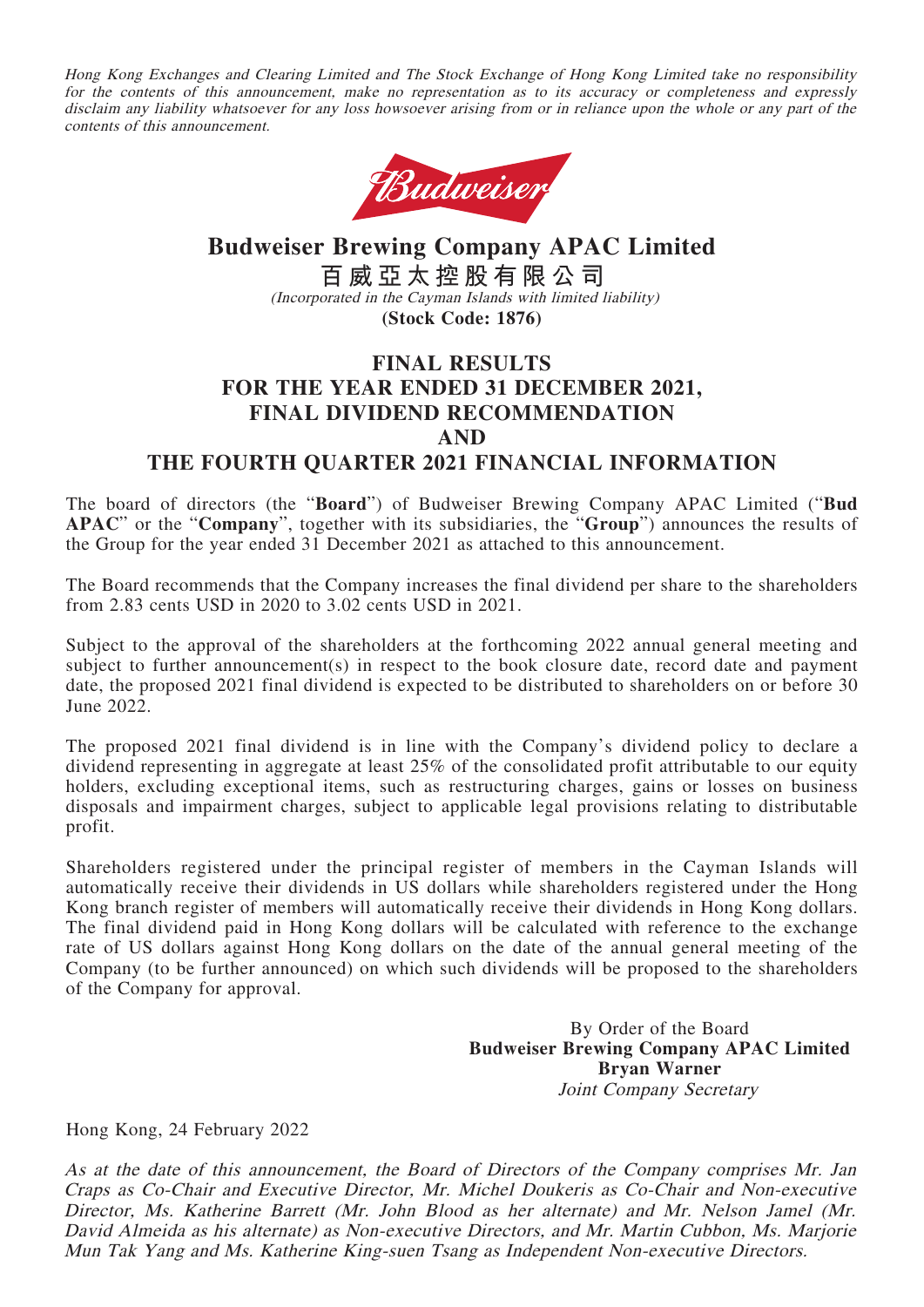

# **Bud APAC Reports FY2021 Results**

*"We delivered strong results in 2021, with revenue per hl expansion powered by premiumization, resulting in double-digit top- and bottom-line growth. In 4Q21, we delivered growth in all key business and financial metrics across our main markets, with revenue, normalized EBITDA and market share all landing above pre-pandemic levels in the quarter. Our expansion strategy, supported by successful innovations and continuing advances in our digital transformation initiatives, further expedited the growth of our Premium and Super Premium portfolio and helped us build a great foundation for 2022 and beyond."*

– Jan Craps, CEO and Co-Chair

# **Volume 87,878 thousand hl of beer +8.3%1**

Total volumes increased by 8.3% in full year 2021 (FY21), with acceleration to 8.6% growth in the fourth quarter of 2021 (4Q21) assisted by market share gains in all key markets in 4Q21.

# **Cost of Sales (CoS) 3,131 million USD +9.7%**

CoS increased by 9.7% in FY21, or 16.8% growth on a reported basis, mainly due to higher volume. CoS per hl, however, grew below inflation by 1.2%, or 7.8% growth on a reported basis, as the impacts of mix and commodity price escalation were mitigated by hedging and efficiency initiatives.

# **Normalized Effective Tax Rate (ETR)**

# **31.1%**

Normalized ETR decreased from 39.0% in full year 2020 (FY20) to 31.1% in FY21, driven by country mix and withholding taxes on dividends.

# **Normalized EPS3 7.41 cents USD**

Normalized EPS increased from 4.21 cents USD in FY20 to 7.41 cents USD in FY21. Basic and diluted EPS increased by 84.8% on a reported basis from 3.89 cents USD in FY20 to 7.19 cents USD in FY21.

# **Revenue 6,788 million USD +14.9%**

Revenue grew by 14.9%, or 21.5% growth on a reported basis, and revenue per hl grew by 6.1% in FY21, or 12.1% growth on a reported basis, driven by positive package and brand mix with premium and above sales growing double digits in all key markets.

# **Normalized EBITDA2 2,139 million USD +27.3%**

Normalized EBITDA improved by 27.3% in FY21. Normalized EBITDA margin improved by 308 bps to 31.5%, driven by top-line growth and operational efficiencies.

# **Normalized Profit 980 million USD**

Normalized profit attributable to equity holders of Bud APAC increased by 75.9% on a reported basis from 557 million USD in FY20 to 980 million USD in FY21 due to the increase in our normalized EBITDA, coupled with lower net financing costs. Profit attributable to equity holders of Bud APAC increased by 84.8% from 514 million USD in FY20 to 950 million USD in FY21.

Please refer to page 2 of this press release for footnotes 1 to 3 and to the end of this press release for important notes and disclaimers.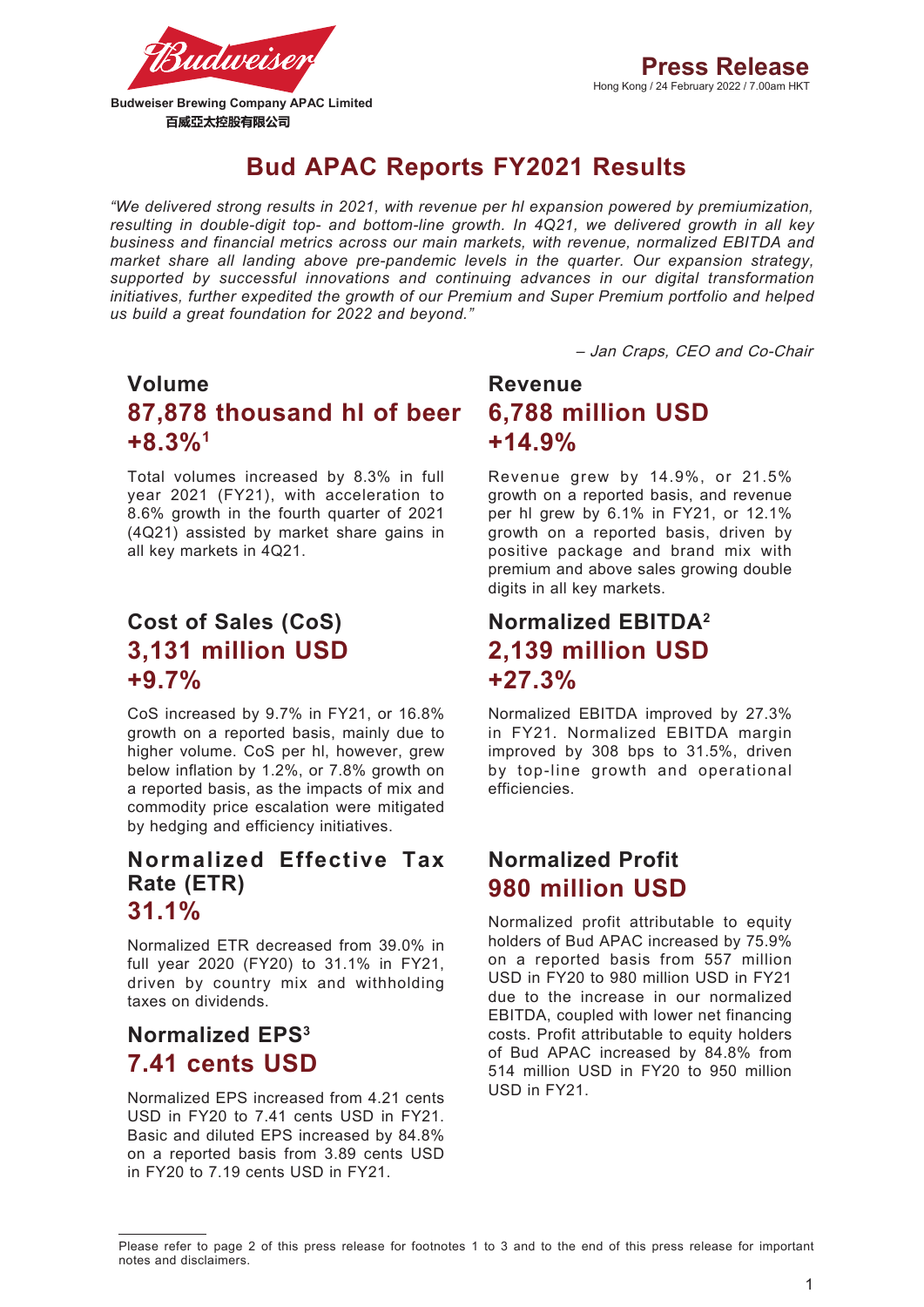

百威亞太控股有限公司

### **MANAGEMENT COMMENTS**

**In FY21, our commercial strategy along with the resilience of our teams and partners led to consistently robust growth which translated into strong financial results. We drove double-digit top-line and bottom-line growth, alongside significant market share gains despite the continued impact of COVID restrictions.**

**Figure 1. Consolidated performance (million USD)**

|                                                                                               | <b>FY21</b> | <b>FY20</b> | Organic<br>growth <sup>1</sup> |
|-----------------------------------------------------------------------------------------------|-------------|-------------|--------------------------------|
| <b>Total volumes (thousand his)</b>                                                           | 87,878      | 81,115      | 8.3%                           |
| <b>Revenue</b>                                                                                | 6,788       | 5,588       | 14.9%                          |
| Gross profit                                                                                  | 3,657       | 2,907       | 19.8%                          |
| Gross margin                                                                                  | 53.9%       | 52.0%       | $221$ bps                      |
| <b>Normalized EBITDA<sup>2</sup></b>                                                          | 2,139       | 1,584       | 27.3%                          |
| Normalized EBITDA margin                                                                      | 31.5%       | 28.3%       | 308 bps                        |
| <b>Normalized EBIT</b>                                                                        | 1,427       | 937         | 44.1%                          |
| Normalized EBIT margin                                                                        | 21.0%       | 16.8%       | $426$ bps                      |
| Profit attributable to equity holders of Bud APAC<br>Normalized profit attributable to equity | 950         | 514         |                                |
| holders of Bud APAC                                                                           | 980         | 557         |                                |
| EPS (cent USD)                                                                                | 7.19        | 3.89        |                                |
| Normalized EPS (cent USD) <sup>3</sup>                                                        | 7.41        | 4.21        |                                |

Unless otherwise stated, the growth rates presented in this document are based on organic growth figures and refer to audited FY21 and unaudited 4Q21 versus the corresponding period last year. Please refer to Annex 1 for unaudited 4Q21 financial information, Annex 2 for further information on the calculation of organic growth figures and Annex 3 for a comparison between organic and reported (after including currency impacts and scope changes) growth figures. Please also refer to the end of this press release for important notes and disclaimers.

<sup>&</sup>lt;sup>2</sup> Normalized EBITDA is a key financial measure regularly monitored by management in managing the Group's performance, capital and funding structure. Normalized EBITDA is calculated by excluding the following effects from profit attributable to equity holders of Bud APAC: (i) non-controlling interests; (ii) income tax expense; (iii) share of results of associates; (iv) net finance cost; (v) non-underlying items above EBIT (including non-underlying costs) and (vi) depreciation, amortization and impairment. Please refer to the "Reconciliation between profit attributable to equity holders and normalized EBITDA" table in note 3 to the Consolidated Statement of Financial Position of this press release for further information.

<sup>&</sup>lt;sup>3</sup> Normalized basic earnings per share (Normalized EPS) calculation uses the normalized profit attributable to equity holders of Bud APAC divided by the weighted average number of shares outstanding deducting the shares held in trust held by a trustee (13,220,546,569 shares in FY21 and 13,220,488,139 shares in FY20).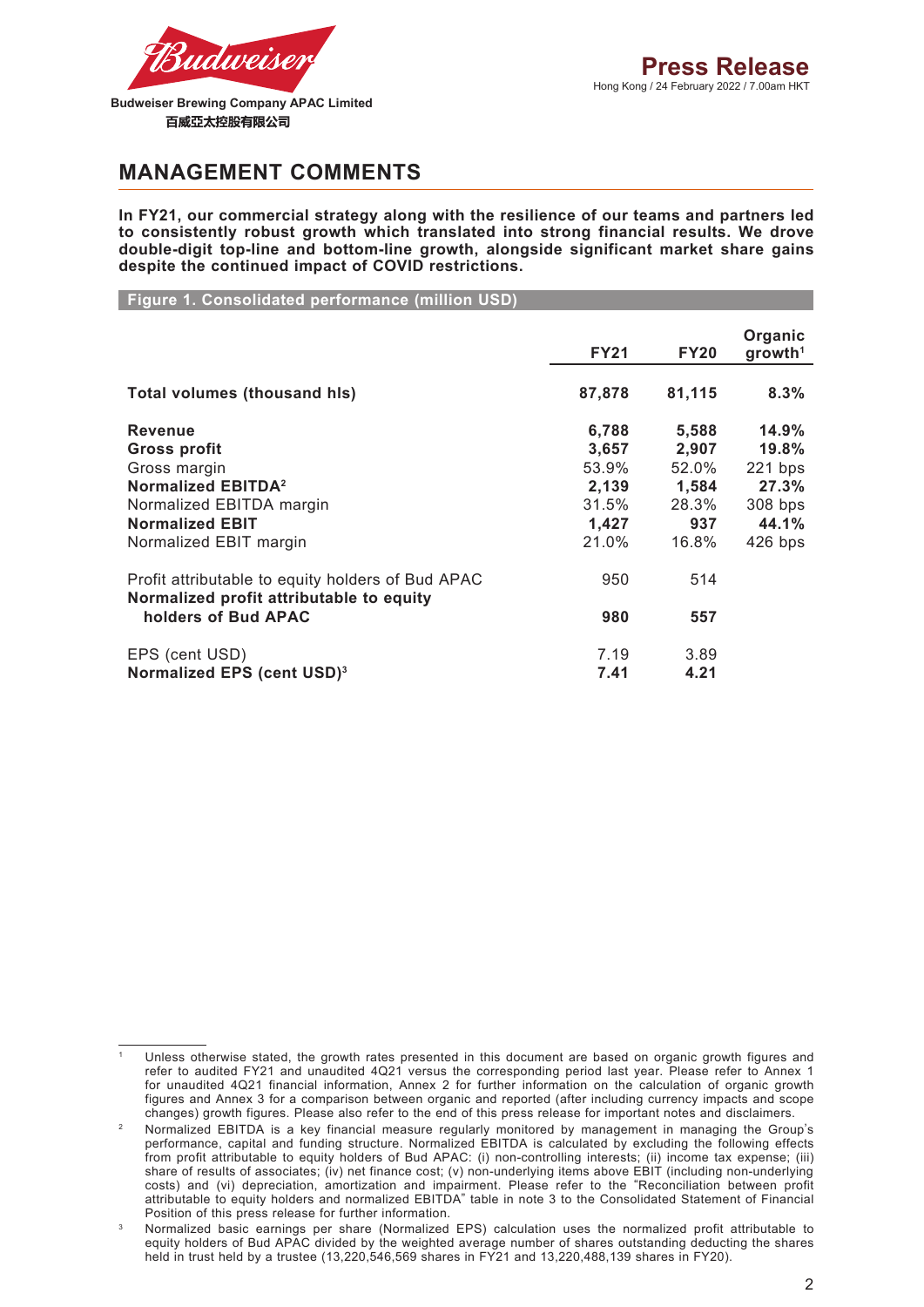

百威亞太控股有限公司

In FY21, volumes grew by 8.3% as we consistently outperformed the industry, especially in China and South Korea. Revenue per hl grew in all of our key markets as a result of our premiumization strategy and increased by 6.1%. Strong top-line growth of 14.9%, together with our cost efficiency initiatives, led to a normalized EBITDA increase of 27.3% in FY21, and an EBITDA margin expansion of 308 bps.

- In **China**, revenue and normalized EBITDA in FY21 increased by 18.0% and 28.7% versus FY20, respectively, and both were above pre-pandemic levels. Our market share expanded by 80 bps in FY21, and by 24 bps compared to FY19. Both our Super Premium and Premium portfolios grew by double digits in FY21.
- In **South Korea**, our national innovations, 'All New Cass' and HANMAC, powered a significant market share gain of 129 bps in FY21 despite the channel mix headwinds we experienced in this market due to COVID restrictions. We also saw double-digit growth in our Premium portfolio driven by the strong performance of Budweiser and Hoegaarden.
- In **India**, we achieved double-digit growth in both volume and revenue versus FY20. Our Premium and Super Premium portfolios delivered double-digit growth with strong share gains, led by Budweiser. Normalized EBITDA was above pre-pandemic levels for FY21.

Operating conditions improved substantially in 4Q21 across all our key markets, overcoming much of the weakness we saw in 3Q21 when COVID restrictions were more heavily concentrated in our operating footprint. Consequently, we resumed our top-line and bottom-line growth momentum from 1H21 during the quarter. Revenue grew by 17.1% with a combination of 8.6% volume and 7.8% revenue per hl growth, powered by continued premiumization. Both revenue and EBITDA grew by double digits versus FY20 and performed above full year 2019 (FY19) pre-pandemic levels. Moreover, through effective commercial actions in each region, we expanded our market share in all key markets in 4Q21 based on our estimates.

As we continue to win market share and grow in each of our key markets, investing to lead and grow the beer category remains essential. We are committed to our capital allocation priorities: investing in organic growth initiatives, pursuing strategic inorganic growth opportunities, and sharing profits with our shareholders. We continued to maintain a strong balance sheet as a result of our ongoing financial discipline and cash management practices, coupled with robust operational results. As at the end of FY21, our net cash position increased by 743 million USD to 2 billion USD as compared to the end of FY20. As such, the Board recommends a dividend per share of 3.02 cents USD for FY21, increased from 2.83 cents USD in FY20, representing a pay-out ratio of 41%.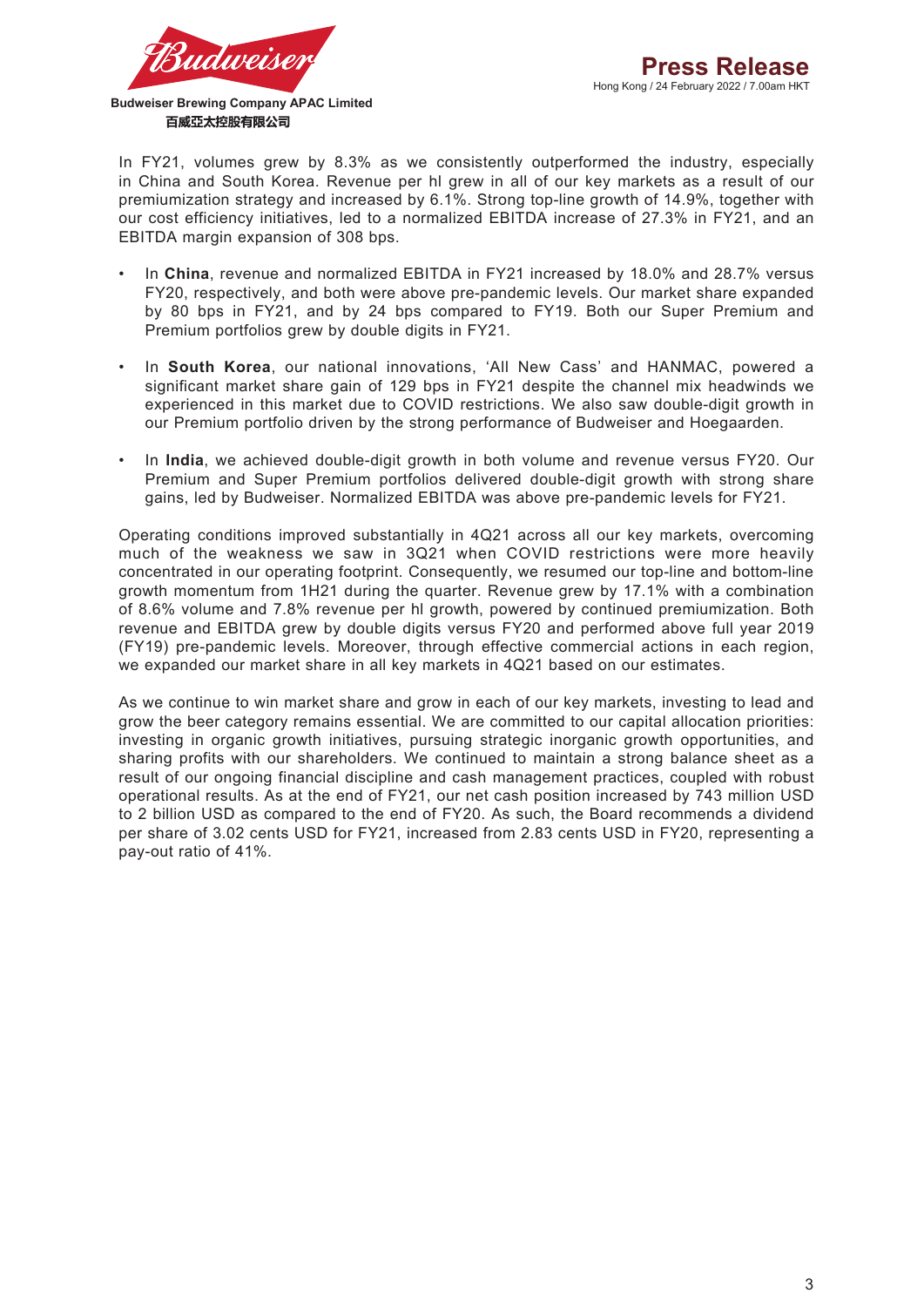# **Environmental, Social, and Governance (ESG)**

Environmental, Social, and Governance (ESG) remained a top priority for us in 2021. As Asia's leading beer company, we continued to leverage technological innovation, industry insights, and localized partnerships to make substantial strides towards achieving our 2025 Sustainability Goals, which focus on climate action, water stewardship, circular packaging, and smart agriculture. Some of our achievements in 2021 included:

- Our Wuhan brewery became carbon neutral, the first brewery to do so across China's entire beer industry and within the AB InBev global network. We reduced kgCO<sub>2</sub> emissions per hl by 15.5% across our value chain compared to our baseline of 2017.
- Within Green Logistics, key initiatives included deploying alternative energy vehicles and electric forklifts, upsizing truck capacities, and shifting from road to rail transportation. In 2021, we deployed 335 green vehicles in our fleet, including 30 electric heavy trucks and the first hydrogen fuel cell heavy truck in China.
- We lowered our water usage by 22% versus our 2017 baseline to 2.34 hl/hl in our breweries across APAC. In India, our water program replenished 15.5 million hl of water to high-risk areas through the restoration of ground and surface water supplies, a rate of approximately 130% against our total water consumption.
- We continued to make progress on circular packaging. 65% of our total packaging volume is in returnable packaging or made from majority recycled content, and 50% of our packaging was made from recycled content.
- Approximately 5,000 farmers in APAC benefited from our smart agriculture program in 2021.

With our 2025 Sustainability Goals paving the way, we decided to take our ESG commitment one step further. We want to take this opportunity to announce Bud APAC's commitment to achieving net zero across our value chain by 2040, building a more sustainable and inclusive future.

On the Social front, we continued our long-standing Smart Drinking campaigns across APAC to promote moderation in alcohol consumption and road safety. We also obtained certifications for the outstanding employer programs and workplace excellence in China, South Korea, and India.

Finally, we significantly improved our ESG disclosure and reporting, aligning our performance metrics across key ESG rating agencies. We have received encouraging ESG ratings from MSCI, Sustainalytics, DJSI, and CDP. Most notably, in 2021, MSCI again raised our ESG rating to "A," which is the second consecutive year that MSCI has raised our rating, recognizing our ESG efforts.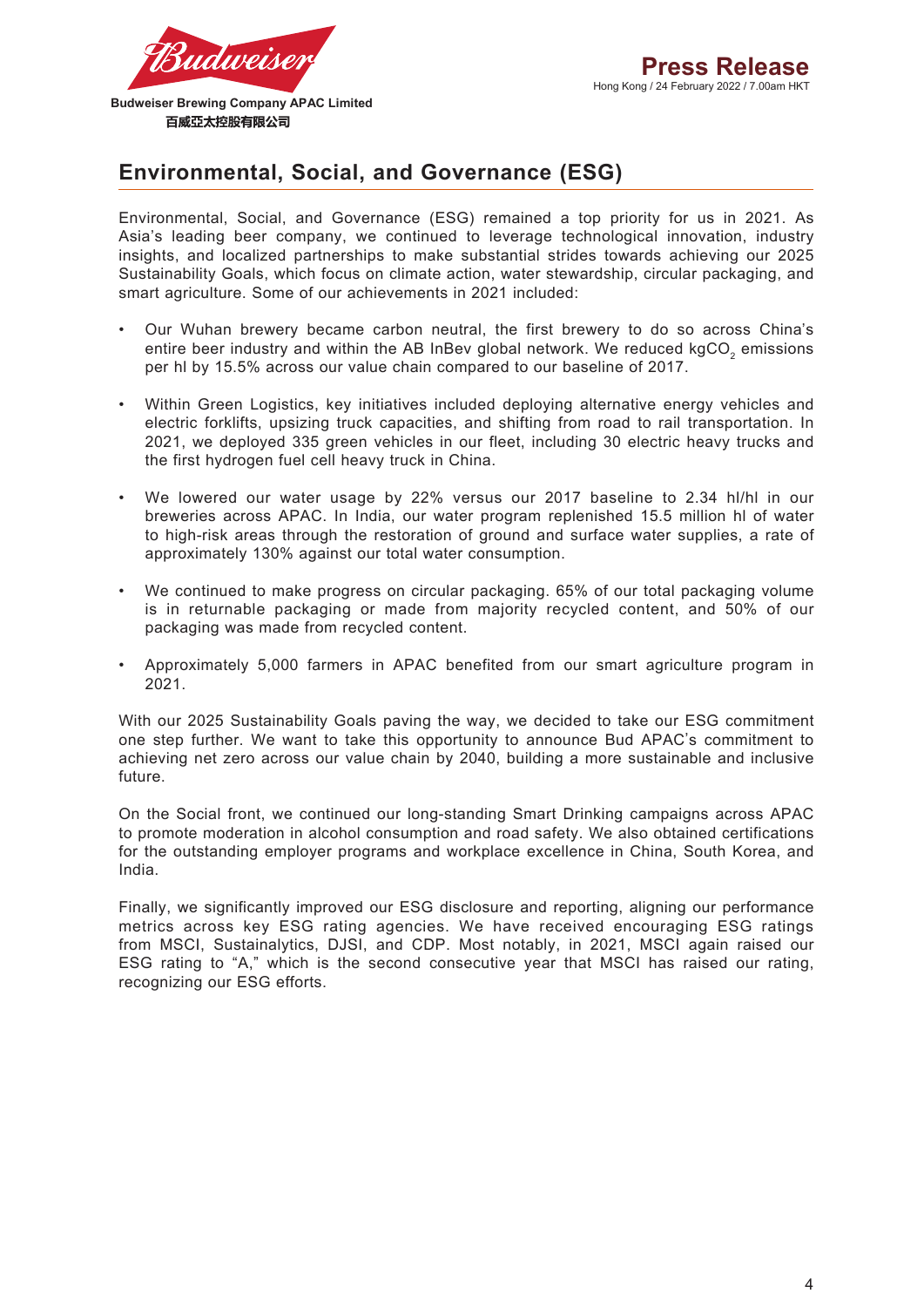

### **BUSINESS REVIEW**

#### **APAC WEST**

In FY21, our revenue in the APAC West region grew by 18.5%. Volume increased by 9.7% and revenue per hl grew by 8.0%. As a result, normalized EBITDA grew by 36.4%.

In 4Q21, revenue grew by 18.5%, with 8.6% volume and 9.2% revenue per hl growth. As a result, normalized EBITDA grew by 34.6%.

#### **China**

We delivered a strong performance in China in 4Q21, with volumes, revenue, normalized EBITDA, and market share all growing significantly and landing above pre-pandemic levels. Premium and above grew by strong double digits resulting in an increase of 10.3% in revenue per hl, supported by effective revenue management initiatives, an earlier Chinese New Year, and a favorable comparable. Volumes and revenue grew by 8.5% and 19.7%, respectively, resulting in a 25.6% increase in normalized EBITDA.

We also delivered solid FY21 results. Our volumes grew by 9.3% and revenue per hl increased by 7.9%, driven by premiumization throughout our portfolio. First, Budweiser grew by double digits supported by growth in both existing and expansion markets led by Budweiser and Budweiser Supreme. Second, consumers trade-up from Core and Value to Core+ via Harbin led to high-single-digits volume growth for the brand. Third, in the Super Premium segment, we grew strong double digits, led by Corona, Blue Girl, and Hoegaarden. Our successful portfolio strategy resulted in a substantial market share expansion of 80 bps based on our estimates, exceeding our 2019 market share. As a result, our revenue grew by 18.0% and EBITDA increased by 28.7%, both above pre-pandemic levels.

Innovation plays a critical role in seeding future category growth, allowing us to engage with consumers seeking differentiated and premium experiences across diverse occasions. One example of where this approach reached a significant scale in 2021 is Budweiser Supreme, which was developed with a clear focus on premium Chinese restaurants and celebratory meal occasions. Additionally, we have launched various fruity options, including Hoegaarden Fruity and Corona Sea Salt Guava, targeting the growing SHEconomy. As such, Budweiser Supreme grew by more than 50% and the Hoegaarden fruity line doubled in volume in FY21. In the fast growing Beyond Beer category, we increased the distribution points for Red Bull by double digits. We also made an investment in MissBerry, a fast-growing ready-to-drink brand targeting female and Gen Z consumers with various fruit flavored wines.

In terms of digitization, as of December 2021, more than 500,000 customers have adopted the trade marketing investment and digital engagement module of our BEES business-to-business (B2B) platform. In addition, the transactional functionality of BEES has been successfully piloted and is now used by approximately 10,000 SME (small and medium enterprise) retailers in the two initial pilot cities. In 2022, BEES is set to roll out in 60 new cities nationwide as we continue to develop digital solutions for our wholesaler partners and their customers to increase sales, accelerate geographic expansion, improve return on investment, and provide more services.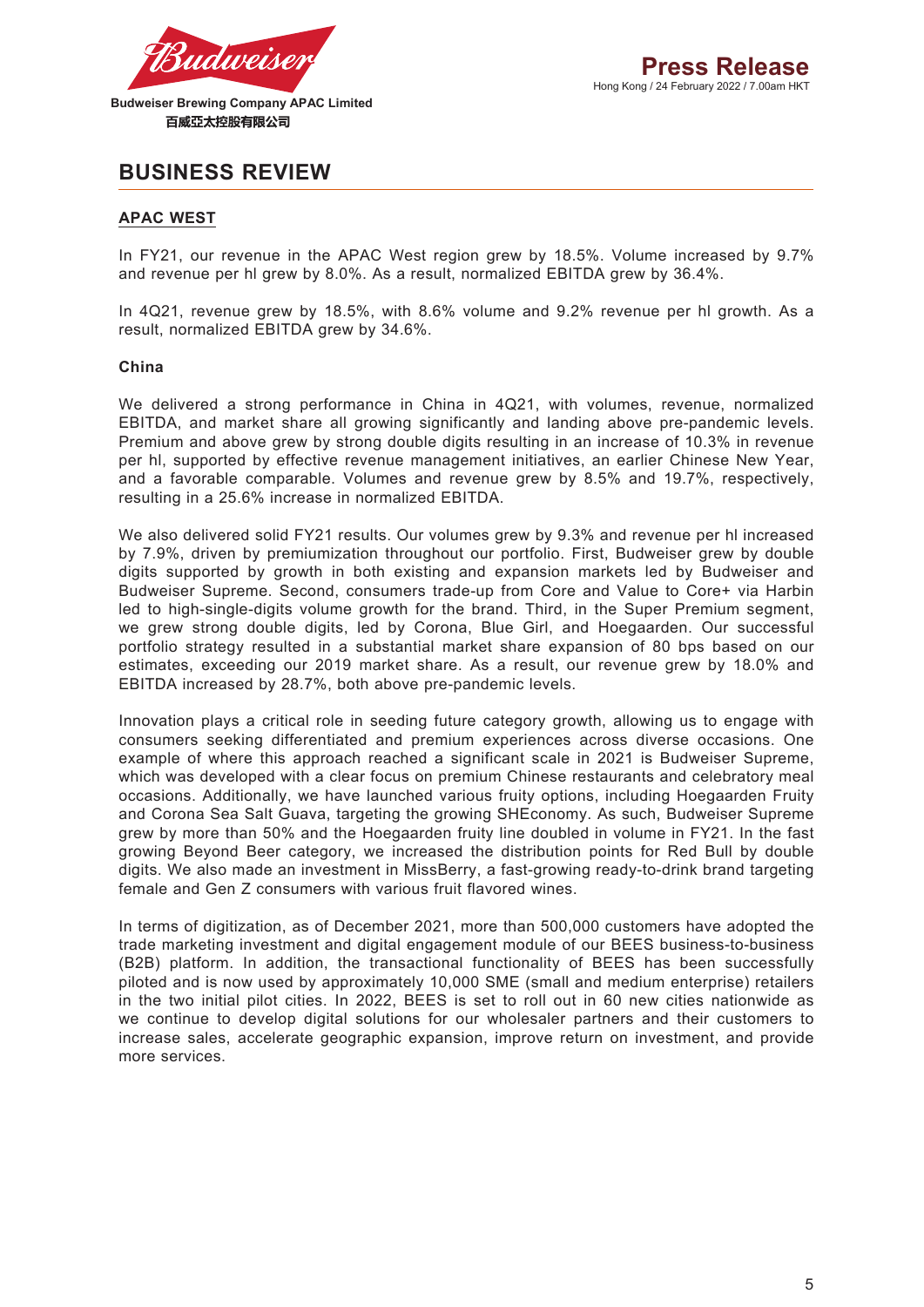

#### **India**

India was severely impacted by the COVID pandemic in the first half of the year, leading to the re-imposition of significant restrictions. Conditions improved in subsequent quarters as these restrictions were gradually eased, but the industry still remained below pre-pandemic levels. Our commercial plans enabled us to deliver robust performance in FY21 as we reached strong double-digit growth in volume and revenue and with an even higher growth in EBITDA that was above pre-pandemic levels. In 4Q21, we saw solid growth momentum, driven by substantial market share gains, delivering both top-line and bottom-line above pre-pandemic levels.

We continued to focus on the expansion of our Premium and Super Premium portfolios and achieved strong double-digit growth in both segments in 4Q21 and FY21. Budweiser, the #1 Premium brand in the Indian market, outperformed the industry and crossed the double-digit market share milestone for the first time in December 2021, based on our estimates. In 4Q21, we launched Budweiser Beats, marking our debut in the energy drink category.

#### **APAC EAST**

In FY21, our revenue in the APAC East region increased by 1.5% despite volumes declining by 1.1% as the industry faced substantial headwinds due to COVID restrictions. Revenue per hl rose by 2.6% while our normalized EBITDA declined by 5.9%.

In 4Q21, volume grew by 9.0%. Revenue grew by 12.2% with revenue per hl growing by 2.9%, ahead of the growth of the first nine months of 2021 (9M21). Our normalized EBITDA in 4Q21 grew by 15.7%.

#### **South Korea**

Our robust market share momentum in South Korea in the first nine months of 2021 accelerated in 4Q21. Led by our two national innovations, 'All New Cass' and HANMAC, we delivered four consecutive quarters of accelerating market share gains despite continued channel mix headwinds. Coupled with our premium brands growing by double digits in both 4Q21 and FY21, led by the strong performance of Budweiser and Hoegaarden, we grew our market share by 129 bps overall in FY21 based on our estimates.

In 4Q21, we saw a notable recovery of volumes following the easing of COVID restrictions, with revenue, normalized EBITDA, and market share all exceeding pre-pandemic levels. Volumes grew by high-single-digits and revenue per hl increased by low-single digits. As a result, revenue and normalized EBITDA both grew by double digits and in 4Q21.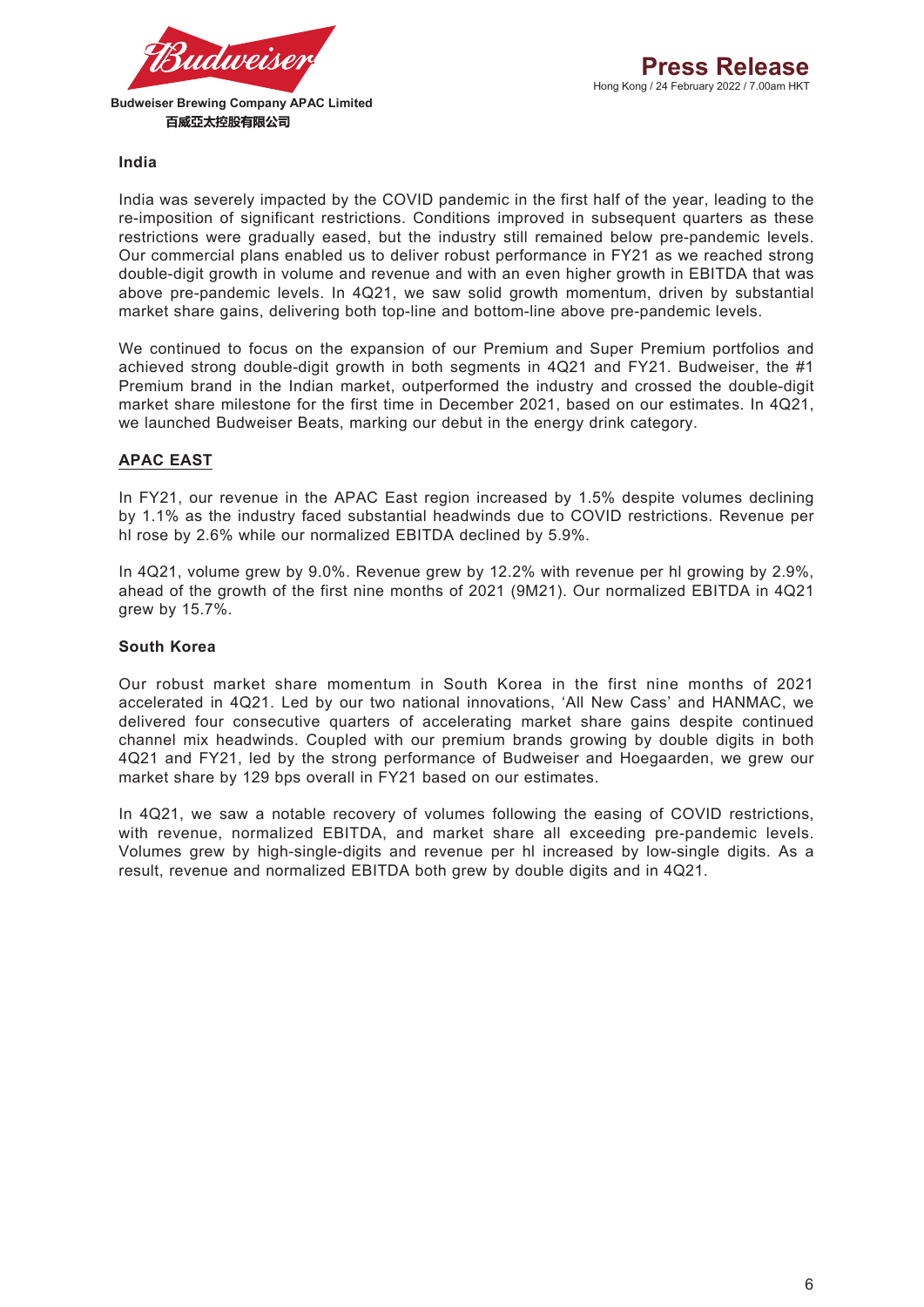

# **OUTLOOK**

In 2022, we aim to lead and grow the category through premiumization and expansion. Digitization remains crucial for accelerating our existing business growth, as well as for unlocking new business opportunities. Finally, we will continue to optimize our business by combining top-line growth and margin expansion, as well as leading ESG initiatives.

At the same time, we remain mindful of the short-term risks posed by recent sporadic COVID outbreaks in China and the reinstatement of restrictions in some cities and provinces. Nevertheless, we will endeavor to dynamically adjust our commercial strategies to succeed in 2022. In the context of increasing commodity costs, we remain focused on cost efficiencies and revenue management initiatives.

Premiumization will continue to be the primary driver of our top-line growth and strong financial performance in China. There is still significant room for growth based on the expectation that the number of middle-class households in China will likely quadruple by 2030 to twice the number of middle-class households in the United States. New consumer trends and premium drinking occasions are constantly arising, and we will provide differentiated experiences with our local innovations and access to more than 500 international brands within the AB InBev family of companies. With the large brand portfolio we have in China, we are able to address consumer preferences, which we do at scale via the focus on our "6 Mega Brands":

- Budweiser, the #1 Premium brand in the country, is leading and shaping the premium segment.
- Budweiser Supreme provides a unique experience particularly tailored for meals.
- Harbin Core+ provides an inroad for consumer trade up from Core and Value brands to the Core+ segment and supports the route-to-market for premiumization.
- Finally, in the cities with higher disposable incomes, we then see significant growth potential for our three iconic Super Premium Brands, including Corona, Blue Girl, and Hoegaarden, to provide differentiated and occasion-specific drinking experiences.

Increasing our geographical reach is another key to lead and grow the category in China. In 2022, we aim to further expand our Super Premium brands to more than 45 cities and our Premium brands to more than 70 cities, further diversifying our domestic footprint. In terms of accelerating digitization, following success in two pilot cities, BEES is set to roll out to 10 cities in the first half of 2022, and 60 cities by the end of the year.

In South Korea, we see ongoing brand momentum with "All New Cass" and HANMAC as well as with our Premium brands and remain agile with our commercial plans in the context of ongoing COVID restrictions. In India, we will continue to harness premiumization and our non-alcoholic offerings to enrich our portfolio, expand our footprint, and tap into long-term growth opportunities.

In summary, we believe that our deliberate strategic focus, strong foundation, and effective commercial initiatives will drive continued success across our business in the Asia-Pacific region in 2022.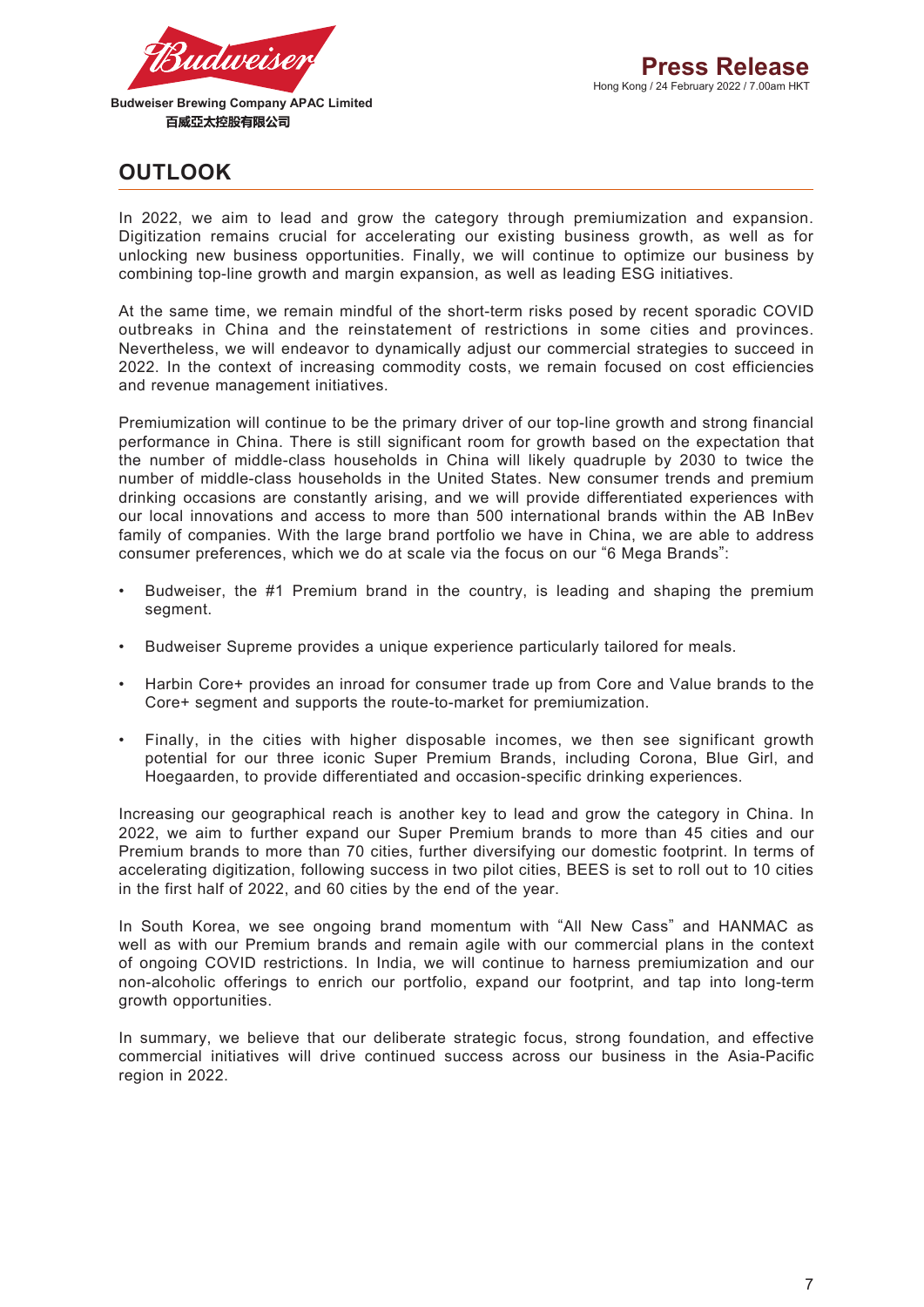

# **Bud APAC Consolidated Financial Information**

The financial information of the Group has been reviewed by the Audit Committee of the Company, approved by the Board and agreed by the Group's external auditor, PricewaterhouseCoopers, to the amounts set out in the audited financial statements.

**CONSOLIDATED INCOME STATEMENT**

|                                                                                                                          | <b>Notes</b>   | 2021         | 2020         |
|--------------------------------------------------------------------------------------------------------------------------|----------------|--------------|--------------|
|                                                                                                                          |                | US\$'million | US\$'million |
| <b>Revenue</b>                                                                                                           | 3              | 6,788        | 5,588        |
| Cost of sales                                                                                                            |                | (3, 131)     | (2,681)      |
| <b>Gross profit</b>                                                                                                      | 4              | 3,657        | 2,907        |
| Distribution expenses                                                                                                    |                | (524)        | (458)        |
| Sales and marketing expenses                                                                                             |                | (1, 407)     | (1, 278)     |
| Administrative expenses                                                                                                  |                | (449)        | (399)        |
| Other operating income                                                                                                   |                | 150          | 165          |
| Profit from operations before non-underlying items                                                                       | 5              | 1,427        | 937          |
| Non-underlying items                                                                                                     |                | (40)         | (28)         |
| <b>Profit from operations</b>                                                                                            |                | 1,387        | 909          |
| Finance cost                                                                                                             |                | (45)         | (45)         |
| Finance income                                                                                                           |                | 39           | 21           |
| <b>Net finance cost</b>                                                                                                  |                | (6)          | (24)         |
| Share of results of associates                                                                                           |                | 32           | 23           |
| <b>Profit before tax</b>                                                                                                 | 6              | 1,413        | 908          |
| Income tax expense                                                                                                       |                | (432)        | (371)        |
| Profit for the year                                                                                                      |                | 981          | 537          |
| Profit for the year attributable to:<br>Equity holders of Bud APAC<br>Non-controlling interests                          |                | 950<br>31    | 514<br>23    |
| Earnings per share from profit attributable to the<br>equity holders of Bud APAC:<br>Basic earnings per share (cent USD) | 7              | 7.19         | 3.89         |
| Diluted earnings per share (cent USD)                                                                                    | $\overline{z}$ | 7.19         | 3.89         |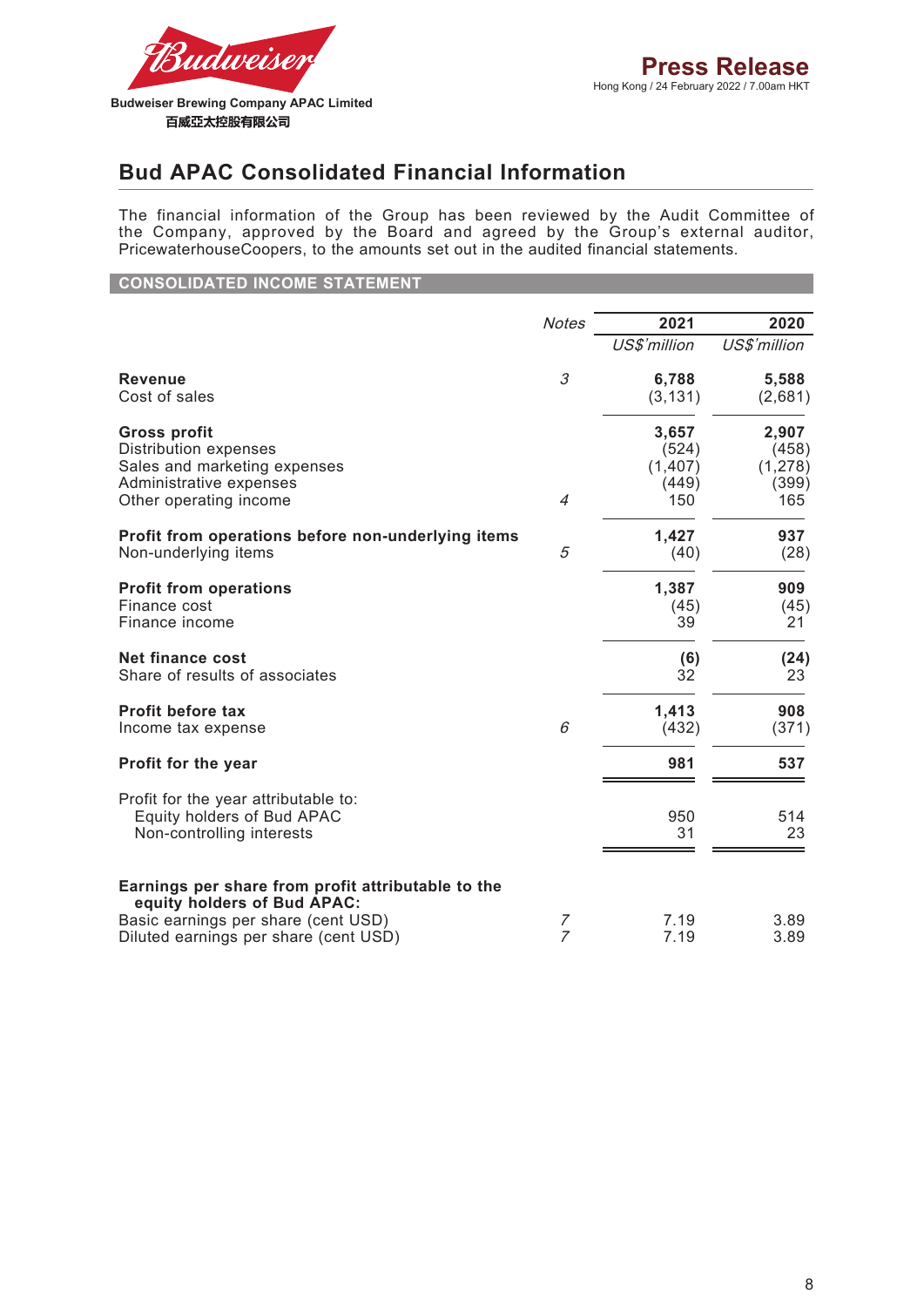

#### **CONSOLIDATED STATEMENT OF COMPREHENSIVE INCOME**

|                                                                | 2021         | 2020         |
|----------------------------------------------------------------|--------------|--------------|
|                                                                | US\$'million | US\$'million |
| <b>Profit for the year</b>                                     | 981          | 537          |
| Other comprehensive (loss)/income:                             |              |              |
| Items that will not be reclassified to profit or loss:         |              |              |
| Re-measurement of post-employment benefits                     |              |              |
| Items that may be reclassified subsequently to profit or loss: |              |              |
| Exchange differences on translation of foreign operations      | (303)        | 623          |
| Gains on cash flow hedges                                      |              | 11           |
| Other comprehensive (loss)/income, net of tax                  | (289)        | 635          |
| <b>Total comprehensive income</b>                              | 692          | 1,172        |
| Total comprehensive income of the year attributable to:        |              |              |
| Equity holders of Bud APAC                                     | 660          | 1,147        |
| Non-controlling interests                                      | 32           | 25           |
|                                                                |              |              |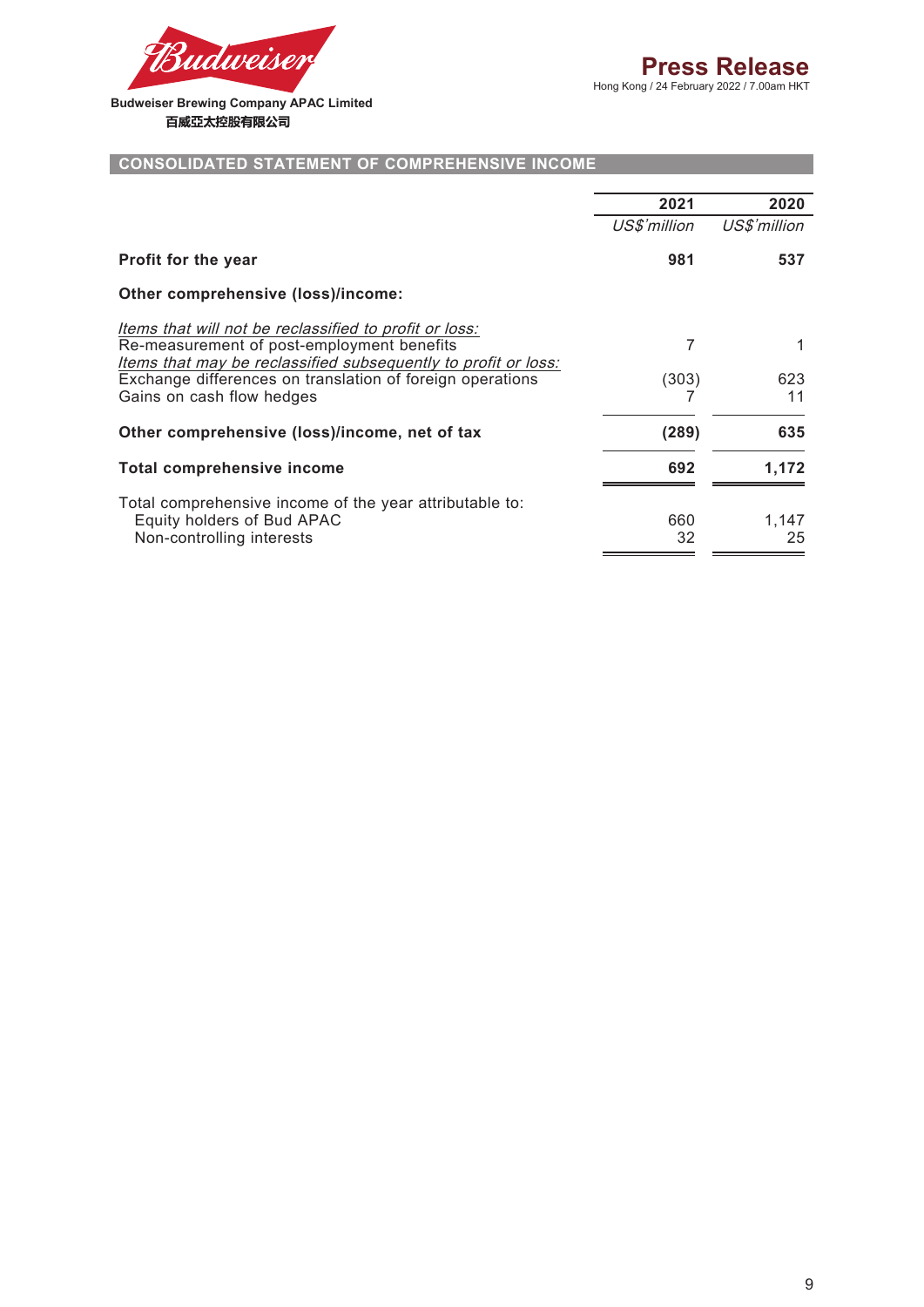

#### **CONSOLIDATED STATEMENT OF FINANCIAL POSITION**

|                                                            | <b>Notes</b> | 2021         | 2020         |
|------------------------------------------------------------|--------------|--------------|--------------|
|                                                            |              | US\$'million | US\$'million |
| <b>ASSETS</b>                                              |              |              |              |
| <b>Non-current assets</b><br>Property, plant and equipment |              | 3,632        | 3,716        |
| Goodwill                                                   |              | 7,104        | 7,350        |
| Intangible assets                                          |              | 1,702        | 1,775        |
| Land use rights                                            |              | 251          | 256          |
| Investment in associates                                   |              | 452          | 433          |
| Deferred tax assets                                        |              | 257          | 273<br>54    |
| Trade and other receivables<br>Other non-current assets    |              | 56<br>10     |              |
|                                                            |              |              |              |
| <b>Total non-current assets</b>                            |              | 13,464       | 13,857       |
| <b>Current assets</b>                                      |              |              |              |
| Inventories                                                |              | 473          | 434          |
| Trade and other receivables                                | 8            | 560          | 534          |
| Derivatives                                                |              | 33           | 38           |
| Cash pooling deposits to AB InBev                          |              | 43           | 14           |
| Cash and cash equivalents                                  |              | 2,007        | 1,281        |
| Other current assets                                       |              | 45           | 31           |
| <b>Total current assets</b>                                |              | 3,161        | 2,332        |
| <b>Total assets</b>                                        |              | 16,625       | 16,189       |
| <b>EQUITY AND LIABILITIES</b>                              |              |              |              |
| <b>Equity</b>                                              |              |              |              |
| <b>Issued capital</b>                                      |              |              |              |
| Share premium                                              |              | 43,591       | 43,591       |
| Capital reserve                                            |              | (36, 213)    | (36, 213)    |
| Other reserves                                             |              | (160)        | 103<br>3,204 |
| Retained earnings                                          |              | 3,795        |              |
| Equity attributable to equity holders of Bud APAC          |              | 11,013       | 10,685       |
| Non-controlling interests                                  |              | 70           | 58           |
| <b>Total equity</b>                                        |              | 11,083       | 10,743       |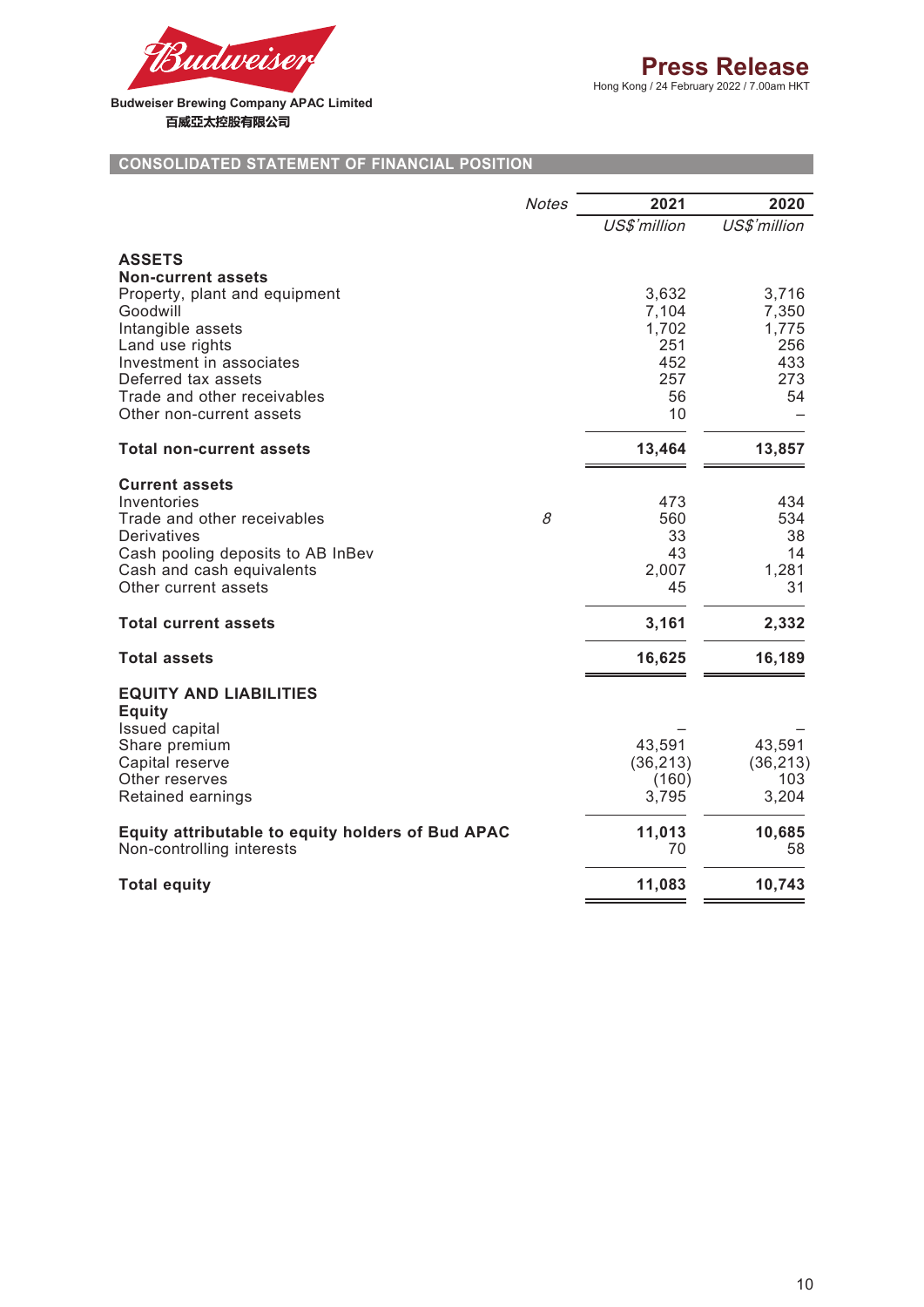

|                                              | <b>Notes</b> | 2021         | 2020         |
|----------------------------------------------|--------------|--------------|--------------|
|                                              |              | US\$'million | US\$'million |
| <b>Non-current liabilities</b>               |              |              |              |
| Interest-bearing loans and borrowings        |              | 53           | 37           |
| Deferred tax liabilities                     |              | 474          | 481          |
| Trade and other payables                     |              | 26           | 28           |
| Provisions                                   |              | 132          | 131          |
| Income tax payable                           |              | 100          | 105          |
| Other non-current liabilities                |              | 66           | 27           |
| <b>Total non-current liabilities</b>         |              | 851          | 809          |
| <b>Current liabilities</b>                   |              |              |              |
| <b>Bank overdrafts</b>                       |              |              | 17           |
| Cash pooling loans from AB InBev             |              | 27           | 34           |
| Interest-bearing loans and borrowings        |              | 123          | 147          |
| Trade and other payables                     | 9            | 2,764        | 2,655        |
| Payables with AB InBev                       | 9            | 74           | 142          |
| Consigned packaging and contract liabilities | 9            | 1,495        | 1,449        |
| Derivatives<br>Provisions                    |              | 6<br>26      | 20<br>17     |
|                                              |              | 176          | 156          |
| Income tax payable                           |              |              |              |
| <b>Total current liabilities</b>             |              | 4,691        | 4,637        |
| <b>Total equity and liabilities</b>          |              | 16,625       | 16,189       |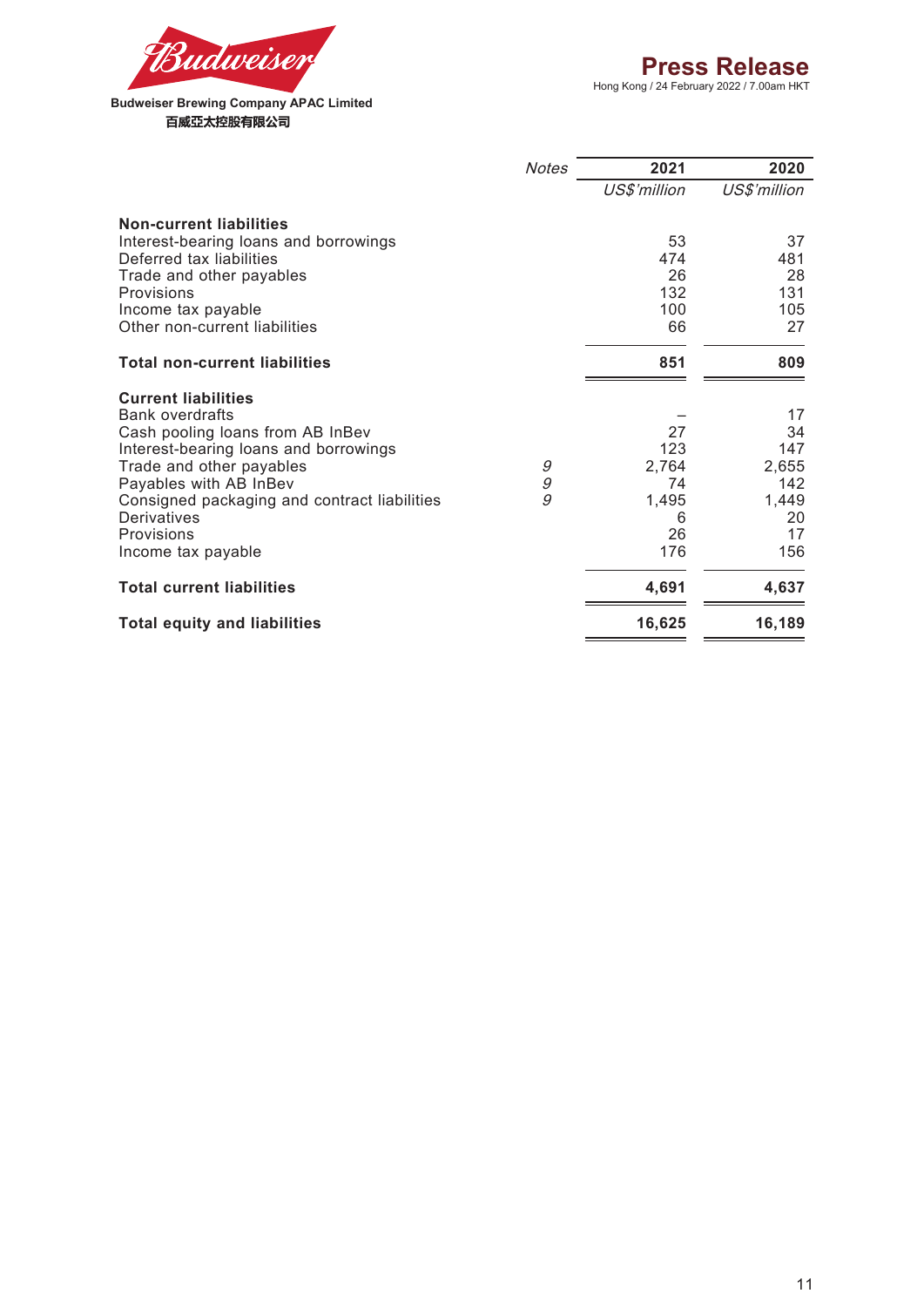

### **NOTES TO CONSOLIDATED FINANCIAL INFORMATION**

#### **1. General information**

The Company was incorporated in the Cayman Islands on 10 April 2019 as an exempted company with limited liability under the laws of the Cayman Islands. The address of the Company's registered office is Cricket Square, Hutchins Drive, PO Box 2681 Grand Cayman, KY1-1111, Cayman Islands. The Company's shares were listed on The Stock Exchange of Hong Kong Limited (the "Stock Exchange") on 30 September 2019.

The Company is an investment holding company. The Group is principally engaged in the brewing and distribution of beer in the Asia Pacific region.

The immediate parent company of the Group is AB InBev Brewing Company (APAC) Limited which is a private company incorporated in the United Kingdom.

The ultimate parent company of the Group is Anheuser-Busch InBev SA/NV (referred to as "AB InBev"), which is a publicly traded company (Euronext: ABI) based in Leuven, Belgium, with secondary listings on the Mexico (MEXBOL: ANB) and South Africa (JSE: ANH) stock exchanges and with American Depositary Receipts on the New York Stock Exchange (NYSE: BUD).

The announcement has been presented in accordance with the applicable disclosure requirements of Appendix 16 to the Rules Governing the Listing of Securities on the Stock Exchange ("Listing Rules").

The figures in respect of the Group's consolidated statement of financial position, consolidated income statement, consolidated statement of comprehensive income and the related notes thereto for the year ended 31 December 2021 as set out in the announcement have been agreed by the Group's auditor, PricewaterhouseCoopers, to the amounts set out in the Group's audited consolidated financial statements for the year. The work performed by PricewaterhouseCoopers in this respect did not constitute an assurance engagement in accordance with Hong Kong Standards on Auditing, Hong Kong Standards on Review Engagements or Hong Kong Standards on Assurance Engagements issued by the Hong Kong Institute of Certified Public Accountants (HKICPA) and consequently no assurance has been expressed by PricewaterhouseCoopers on the preliminary announcement.

The financial information relating to the year ended 31 December 2021 included in this announcement of annual results does not constitute the Company's statutory annual consolidated financial statements for that year but is derived from those financial statements.

The Company's auditor has reported on the financial statements of the Group for the year ended 31 December 2021. The auditor's report is unqualified and does not include a reference to any matters to which the auditor drew attention by way of emphasis without qualifying its report.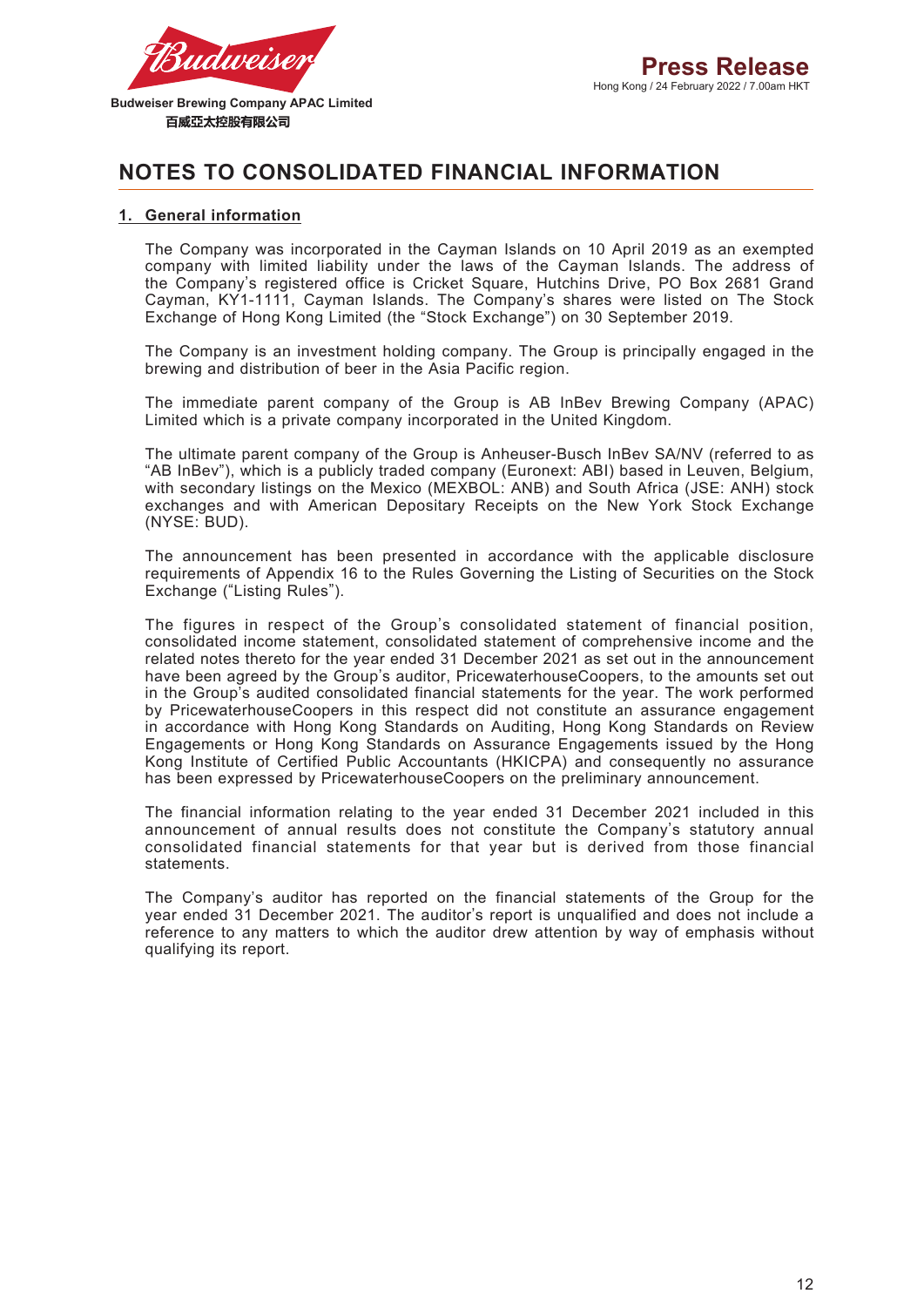

百威亞太控股有限公司

#### **2. Basis of presentation**

The consolidated financial statements of the Group have been prepared in accordance with International Financial Reporting Standards ("IFRSs") issued by the International Accounting Standards Board and the IFRS Interpretations Committee interpretations applicable to companies reporting under IFRS which are mandatory for the financial periods beginning on 1 January 2021 and the disclosure requirements of the Hong Kong Company Ordinance. The consolidated financial statements have been prepared under the historical cost convention unless otherwise stated.

In line with many other Fast Moving Consumer Goods companies, the Group intentionally maintains a net current liabilities position as part of its business model despite strong operating cash flows. Therefore, the group's net current liabilities position is not indicative of any going concern issues, and the consolidated financial statements have been prepared on a going concern basis.

The principal accounting policies applied in the preparation of the consolidated financial statements have been consistently applied to all the years presented, unless otherwise stated.

A number of new standards, amendment to standards and new interpretations became mandatory for the first time for the financial year beginning on 1 January 2022 and have not been listed in these consolidated financial statements as they either do not apply or are immaterial to the Group's consolidated financial statements.

#### **New and amendments to IFRSs in issue but not yet effective**

Certain new accounting standards and interpretations have been published that are not mandatory for 31 December 2021 reporting periods and have not been early adopted by the Group. These standards are not expected to have a material impact on the entity in the current or future reporting periods and on foreseeable future transactions.

#### **3. Segment information**

Segment information is presented by geographical segments, consistent with the information that is available and evaluated regularly by the chief operating decision maker.

The Group operates its business through two geographic regions: Asia Pacific East (primarily South Korea, Japan and New Zealand) and Asia Pacific West (China, India, Vietnam and exports elsewhere in Asia Pacific), which are the Group's two reportable segments for financial reporting purposes. Regional and operating Group management is responsible for managing performance, underlying risks and effectiveness of operations. Management uses performance indicators such as Normalized EBITDA as measures of segment performance and to make decisions regarding allocation of resources.

All figures in the tables below are stated in million US dollar, except volumes (thousand hectoliter) and Normalized EBITDA margin (in %).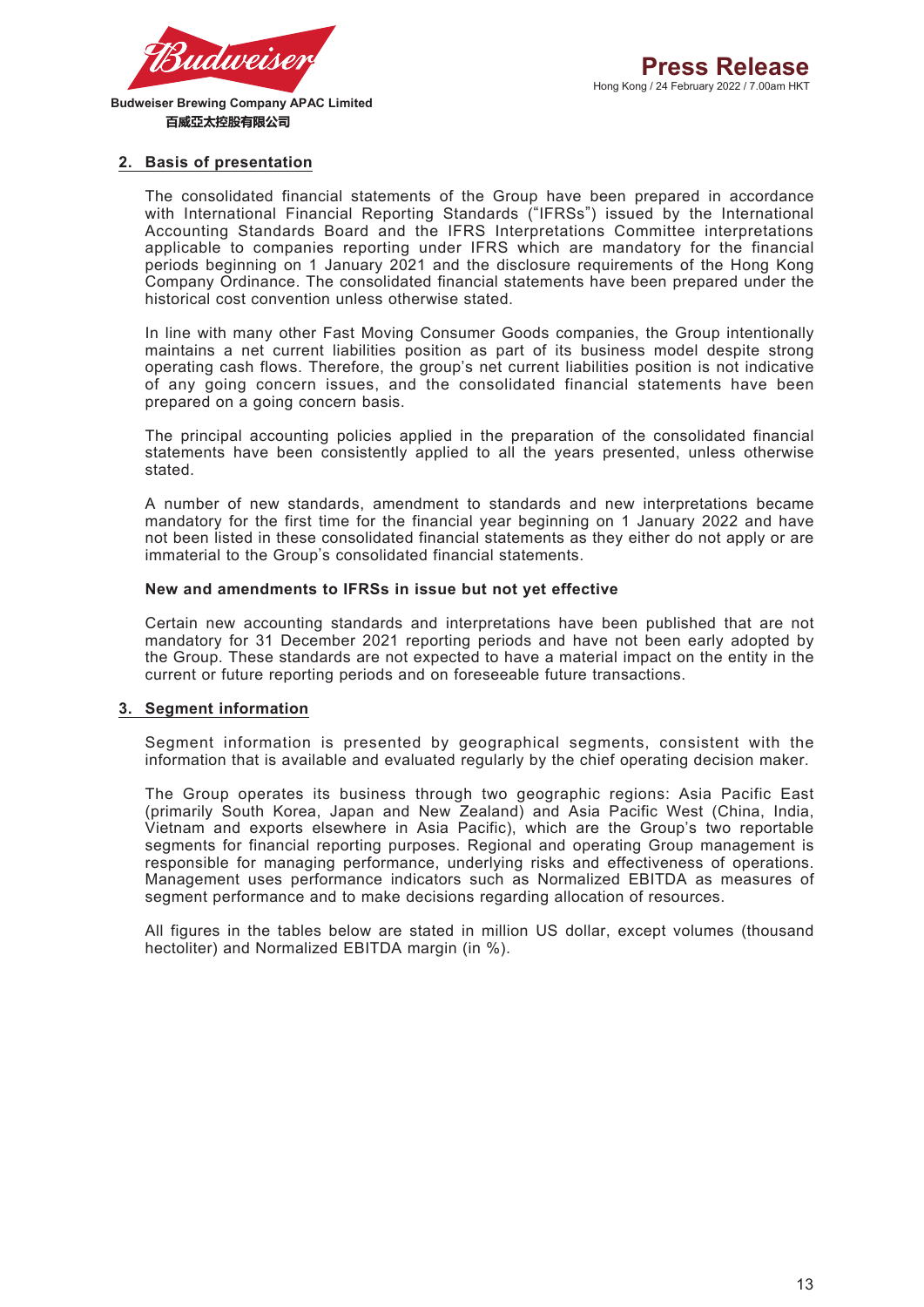

#### **For the years ended 31 December 2021 and 2020**

|                                                                                                                                                              |                                 |                                 |                                   | <b>Asia Pacific</b>               |                                            |                                            |
|--------------------------------------------------------------------------------------------------------------------------------------------------------------|---------------------------------|---------------------------------|-----------------------------------|-----------------------------------|--------------------------------------------|--------------------------------------------|
|                                                                                                                                                              |                                 | East                            |                                   | <b>West</b>                       |                                            | Total                                      |
|                                                                                                                                                              | 2021                            | 2020                            | 2021                              | 2020                              | 2021                                       | 2020                                       |
| <b>Volumes (unaudited)</b><br>Revenue <sup>4</sup><br><b>Normalized EBITDA</b><br>Normalized EBITDA margin %<br>Depreciation, amortization<br>and impairment | 10,630<br>1,222<br>330<br>27.0% | 10,744<br>1,162<br>339<br>29.2% | 77,248<br>5,566<br>1,809<br>32.5% | 70,371<br>4,426<br>1,245<br>28.1% | 87,878<br>6,788<br>2,139<br>31.5%<br>(712) | 81,115<br>5,588<br>1,584<br>28.3%<br>(647) |
| Normalized profit from<br>operations (Normalized EBIT)<br>Non-underlying items (Note 5)                                                                      |                                 |                                 |                                   |                                   | 1,427<br>(40)                              | 937<br>(28)                                |
| <b>Profit from operations (EBIT)</b><br>Net finance cost<br>Share of results of associates<br>Income tax expense                                             |                                 |                                 |                                   |                                   | 1,387<br>(6)<br>32<br>(432)                | 909<br>(24)<br>23<br>(371)                 |
| <b>Profit for the year</b>                                                                                                                                   |                                 |                                 |                                   |                                   | 981                                        | 537                                        |
| Segment assets (non-current)<br>Gross capex                                                                                                                  | 5,351<br>93                     | 5,829<br>31                     | 8,113<br>513                      | 8,028<br>477                      | 13,464<br>606                              | 13,857<br>508                              |

Normalized EBITDA is a key financial measure regularly monitored by management in managing the Group's performance, capital and funding structure. Normalized EBITDA is calculated by excluding the following effects from profit attributable to equity holders of Bud APAC: (i) non-controlling interests; (ii) income tax expense; (iii) share of results of associates; (iv) net finance cost; (v) non-underlying items above EBIT (including non-underlying costs) and (vi) depreciation, amortization and impairment.

Normalized EBITDA and normalized EBIT are not accounting measures under IFRS and should not be considered as an alternative to profit attributable to equity holders of Bud APAC as a measure of operational performance, or an alternative to cash flow as a measure of liquidity. Normalized EBITDA and normalized EBIT do not have a standard calculation method and the Group's definition of normalized EBITDA and normalized EBIT may not be comparable to that of other companies.

Revenue represents sales of beer products recognized at a point of time.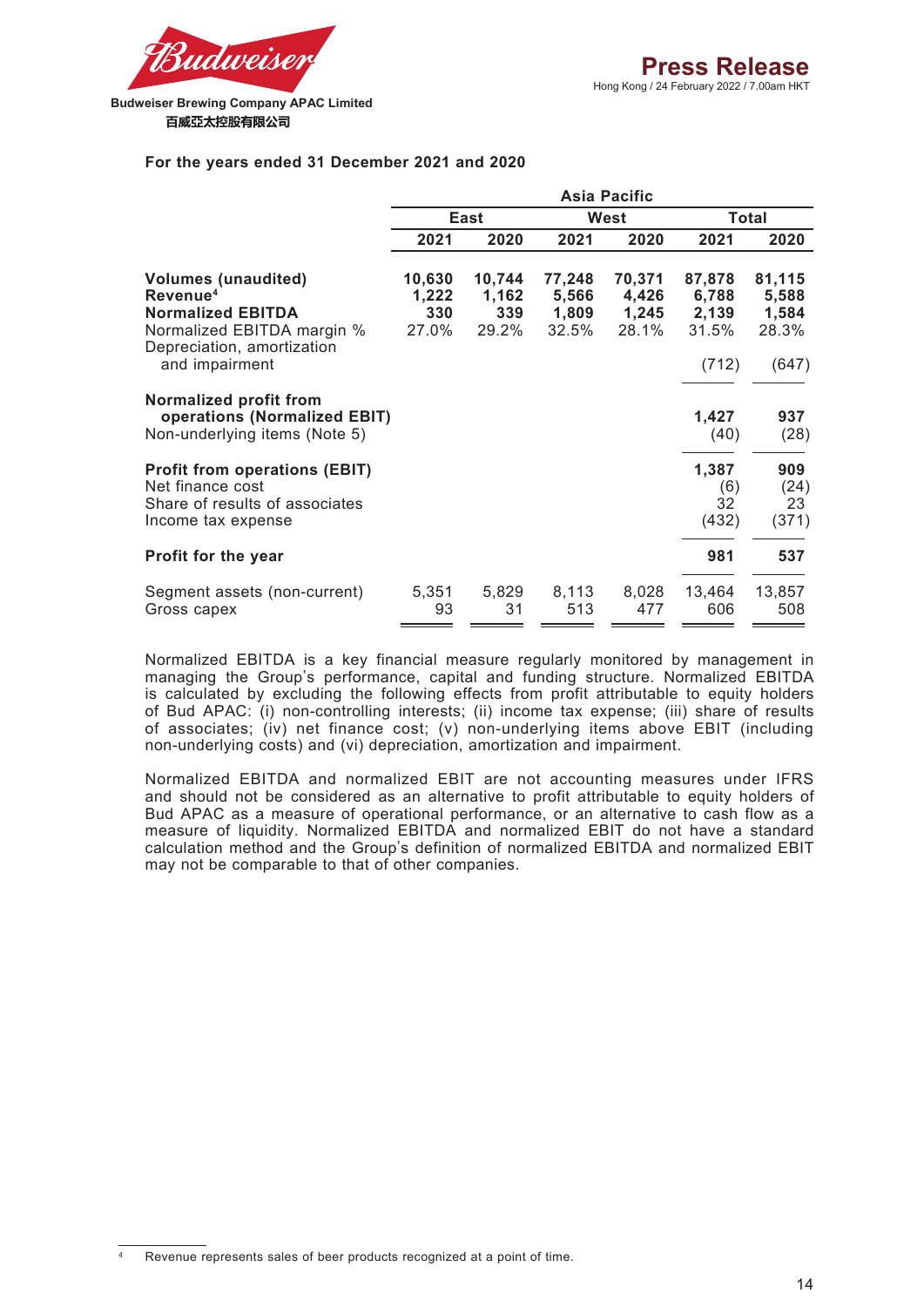

> The reconciliation between profit attributable to equity holders of Bud APAC and normalized EBITDA is as follows:

|                                                                                | 2021         | 2020         |
|--------------------------------------------------------------------------------|--------------|--------------|
|                                                                                | US\$'million | US\$'million |
| Profit attributable to equity holders of Bud APAC<br>Non-controlling interests | 950<br>31    | 514<br>23    |
| Profit for the year                                                            | 981          | 537          |
| Income tax expense (excluding non-underlying)                                  | 442          | 356          |
| Share of results of associates                                                 | (32)         | (23)         |
| Net finance cost                                                               | 6            | 24           |
| Non-underlying income tax (benefit)/expense                                    | (10)         | 15           |
| Non-underlying items above EBIT                                                | 40           | 28           |
| <b>Normalized EBIT</b>                                                         | 1,427        | 937          |
| Depreciation and amortization                                                  | 712          | 647          |
| <b>Normalized EBITDA</b>                                                       | 2,139        | 1,584        |

#### **4. Other operating income**

|                                                                                | 2021         | 2020         |
|--------------------------------------------------------------------------------|--------------|--------------|
|                                                                                | US\$'million | US\$'million |
| Grants and incentives<br>Net gain on disposal of property, plant and equipment | 80           | 84           |
| and intangible assets                                                          | 34           | 46           |
| Other operating income                                                         | 36           | 35           |
| Other operating income                                                         | 150          | 165          |

Grants and incentives primarily related to various grants and incentives given by local governments, based on the Group's operations and developments in those regions.

Net gain on disposal of property, plant and equipment and intangible assets includes net gain of 4 million US dollar and 2 million US dollar from the sale of properties for the years ended 31 December 2021 and 2020 respectively.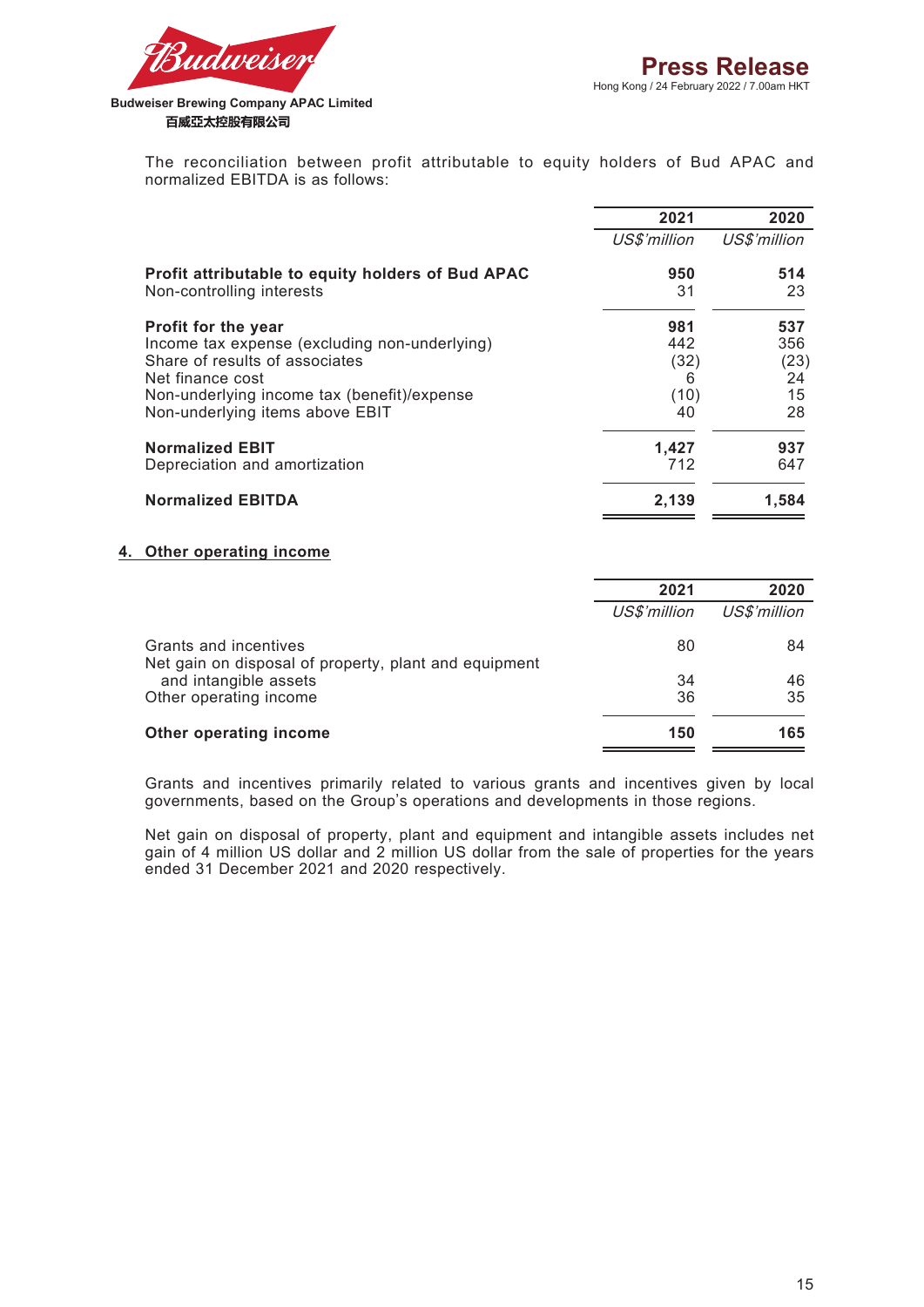

#### **5. Non-underlying items**

The non-underlying items included in the consolidated income statement are as follows:

|                                                                                                   | 2021         | 2020         |
|---------------------------------------------------------------------------------------------------|--------------|--------------|
|                                                                                                   | US\$'million | US\$'million |
| Costs arising from COVID response activities<br>Costs associated with the initial public offering | (2)          | 3            |
| Restructuring<br>Acquisition and integration costs                                                | (38)         | (26)         |
| Impact on profit from operations<br>Non-underlying income tax benefit/(expense)                   | (40)<br>10   | (28)<br>(15) |
| Net impact on profit                                                                              | (30)         | (43)         |

Following a report on European Union (EU) issuers' use of Alternative Performance Measures (i.e. non-IFRS measures, or "APMs"), issued by the European Securities and Markets Authority (ESMA) in December 2019, Anheuser-Busch InBev SA/NV, the parent company of Bud APAC, relabeled effective with the results announcement of the first quarter of 2021 in its disclosures "non-recurring" items to "non-underlying" items. Bud APAC considers that by aligning the disclosures it enables the users of the information better comparability within the ABI Group of companies. Therefore, Bud APAC has relabeled effective with the results announcement of the third quarter of 2021 in its disclosures "non-recurring" items to "non-underlying" items. The scope of "non-underlying" items and of "non-recurring items", in each case as applied by Bud APAC, are the same.

The non-underlying restructuring charges primarily relate to organizational alignments. These changes aim to eliminate overlapping organizations or duplicated processes, taking into account the right match of employee profiles with the new organizational requirements. These one-time expenses, as a result of the series of decisions, provide the Group with a lower cost base in addition to a stronger focus on the Group's core activities, quicker decision-making and improvements to efficiency, service and quality.

Refer to Note 6 for further information on income tax.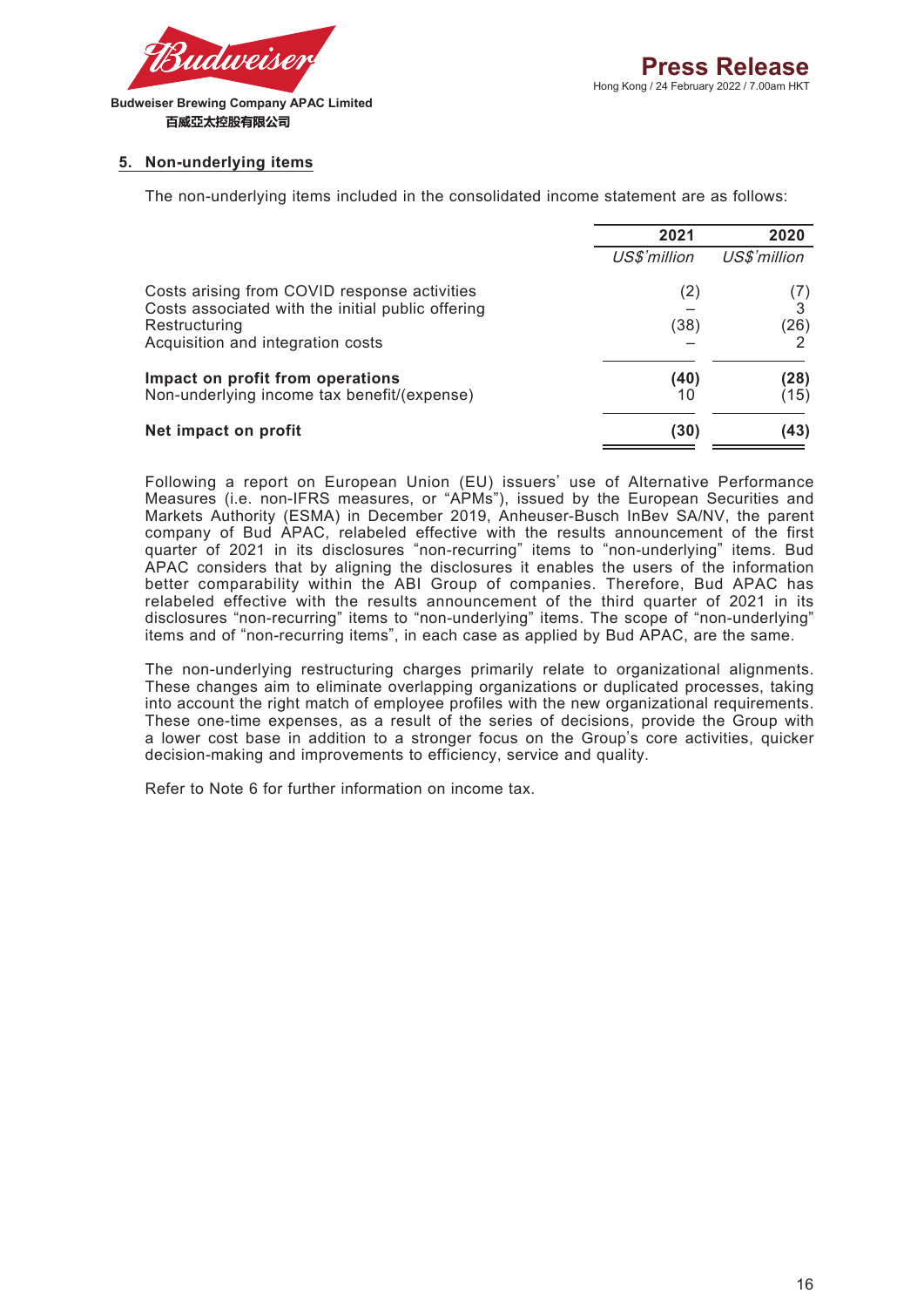

#### **6. Income tax expense**

Income taxes recognized in the consolidated income statement are as follows:

|                                     | 2021         | 2020         |
|-------------------------------------|--------------|--------------|
|                                     | US\$'million | US\$'million |
| Current year                        | (422)        | (386)        |
| Over/(under)provided in prior years | 24           | (45)         |
| Current tax expense                 | (398)        | (431)        |
| Deferred tax (expense)/income       | (34)         | 60           |
| Total income tax expense            | (432)        | (371)        |
| Effective tax rate (ETR)            | 31.3%        | 41.9%        |
| Normalized ETR <sup>5</sup>         | 31.1%        | 39.0%        |

The Group's income tax expense included 5 million US dollar and 2 million US dollar in respect of Hong Kong profits tax for the years ended 31 December 2021 and 2020 respectively.

In 2020, two of the Group's subsidiaries were subject to tax audits and investigation by the local tax authorities. Oriental Brewery Co., Ltd. in South Korea, received a tax audit covering all taxable items of the subsidiary from 2014 through 2018. Investigation by the local tax authority was completed in 2020 and the resulting assessment was included in the income tax expense for the year ended 31 December 2020. Anheuser-Busch InBev China Co., Ltd. in China received an investigation on transfer pricing of transactions from 2010 through 2019. The investigation is on-going at the end of the current reporting period. The relevant provision was included in the income tax expense for the year ended 31 December 2020.

Normalized ETR was 31.1% for the year ended 31 December 2021 compared to 39.0% for the year ended 31 December 2020, primarily driven by the impact of withholding taxes on dividends and country mix.

Normalized ETR is not an accounting measure under IFRS and should not be considered as an alternative to the ETR. Normalized ETR method does not have a standard calculation method and the Group's definition of normalized ETR may not be comparable to other companies.

<sup>5</sup> Normalized ETR refers to ETR adjusted for non-underlying items.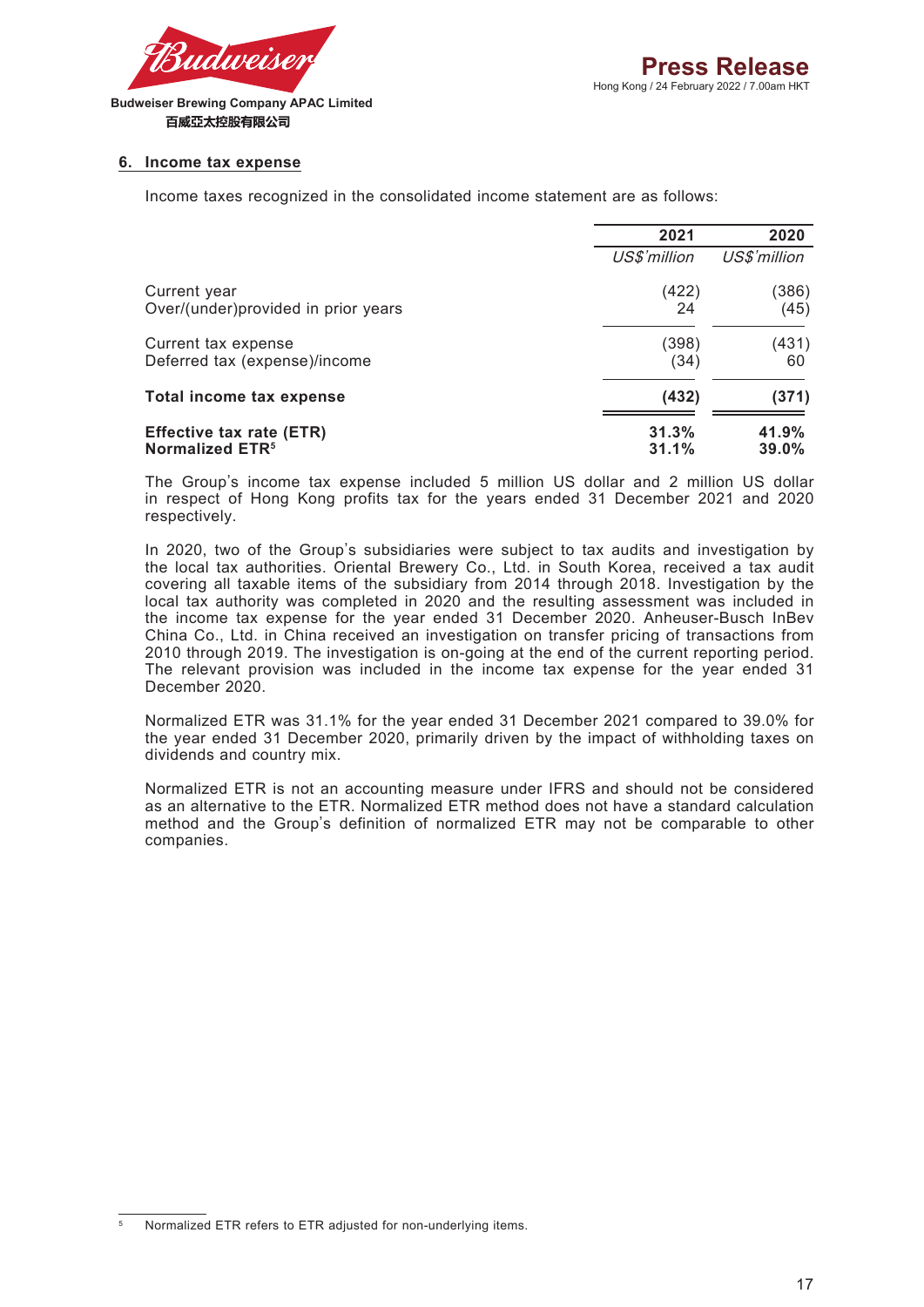

#### **7. Earnings per share**

The calculation of basic and diluted earnings per share are computed in the tables below.

|                                                                                                           | 2021                         | 2020                          |
|-----------------------------------------------------------------------------------------------------------|------------------------------|-------------------------------|
| Profit attributable to equity holders of Bud APAC<br>(Million US Dollar)                                  | 950                          | 514                           |
| Weighted average number of ordinary shares in issue<br>Basic earnings per share (cent USD)                | 13,220,546,569<br>7.19       | 13,220,488,139<br>3.89        |
|                                                                                                           | 2021                         | 2020                          |
| Profit attributable to equity holders of Bud APAC<br>(Million US Dollar)                                  | 950                          | 514                           |
| Weighted average number of ordinary shares in issue<br>Effect of share options and restricted stock units | 13.220.546.569<br>11.775.108 | 13.220.488.139<br>5, 157, 495 |
| Weighted average number of ordinary shares (diluted)<br>Diluted earnings per share (cent USD)             | 13,232,321,677<br>7.19       | 13.225.645.634<br>3.89        |

The calculation of normalized basic and diluted earnings per share are computed in the tables below.

|                                                                                                           | 2021                         | 2020                        |
|-----------------------------------------------------------------------------------------------------------|------------------------------|-----------------------------|
| Normalized profit attributable to equity holders<br>of Bud APAC (Million US Dollar)                       | 980                          | 557                         |
| Weighted average number of ordinary shares in issue<br>Normalized basic earnings per share (cent USD)     | 13,220,546,569<br>7.41       | 13,220,488,139<br>4.21      |
|                                                                                                           | 2021                         | 2020                        |
| Normalized profit attributable to equity holders<br>of Bud APAC (Million US Dollar)                       | 980                          | 557                         |
| Weighted average number of ordinary shares in issue<br>Effect of share options and restricted stock units | 13,220,546,569<br>11,775,108 | 13,220,488,139<br>5.157.495 |
| Weighted average number of ordinary shares (diluted)<br>Normalized diluted earnings per share (cent USD)  | 13,232,321,677<br>7.41       | 13,225,645,634<br>4.21      |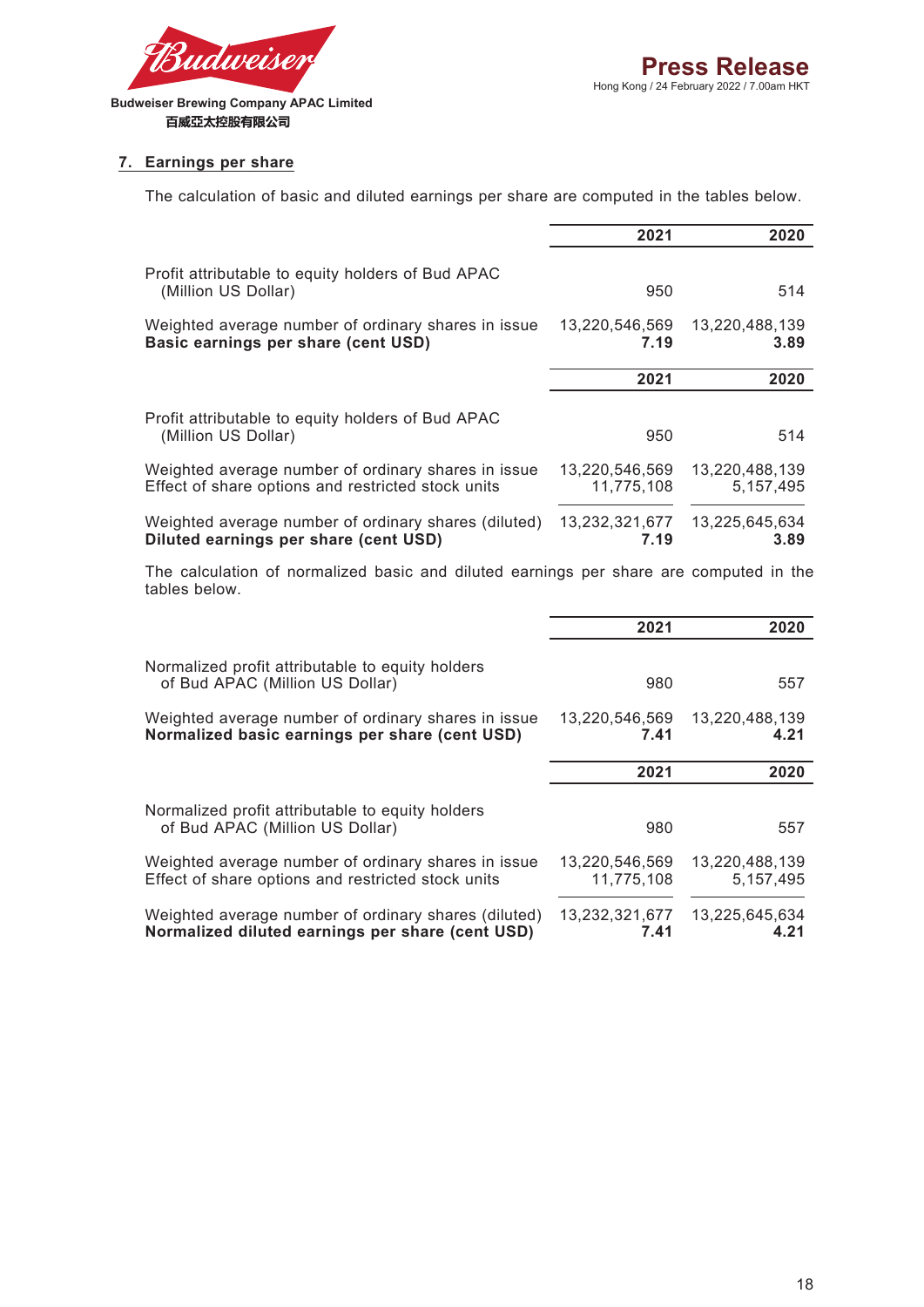

> The reconciliation of basic and diluted earnings per share to normalized basic and diluted earnings per share is shown in the tables below.

|                                                                                        | 2021                   | 2020                 |
|----------------------------------------------------------------------------------------|------------------------|----------------------|
| Basic earnings per share<br>Non-underlying items, before tax<br>Non-underlying taxes   | 7.19<br>0.30<br>(0.08) | 3.89<br>0.21<br>0.11 |
| Normalized basic earnings per share                                                    | 7.41                   | 4.21                 |
|                                                                                        | 2021                   | 2020                 |
| Diluted earnings per share<br>Non-underlying items, before tax<br>Non-underlying taxes | 7.19<br>0.30<br>(0.08) | 3.89<br>0.21<br>0.11 |
| Normalized diluted earnings per share                                                  | 7.41                   | 4.21                 |

#### **8. Trade and other receivables**

|                                      | 2021         | 2020         |
|--------------------------------------|--------------|--------------|
|                                      | US\$'million | US\$'million |
| Trade receivables and accrued income | 400          | 355          |
| Trade receivables with AB InBev      | 12           | 12           |
| Indirect tax receivable              | 97           | 110          |
| Prepaid expenses                     | 48           | 48           |
| Other receivables                    | 3            |              |
| Current trade and other receivables  | 560          | 534          |

The carrying amount of trade and other receivables is a good approximation of their fair value as the impact of discounting is not significant.

Trade receivables and trade receivables with AB InBev are due on average less than 90 days from the date of invoicing. There is limited credit risk as the Group does not have significant uncollected amounts. Impairment losses on trade receivables of 3 million US dollar and 4 million US dollar were recognized for the years ended 31 December 2021 and 2020 respectively.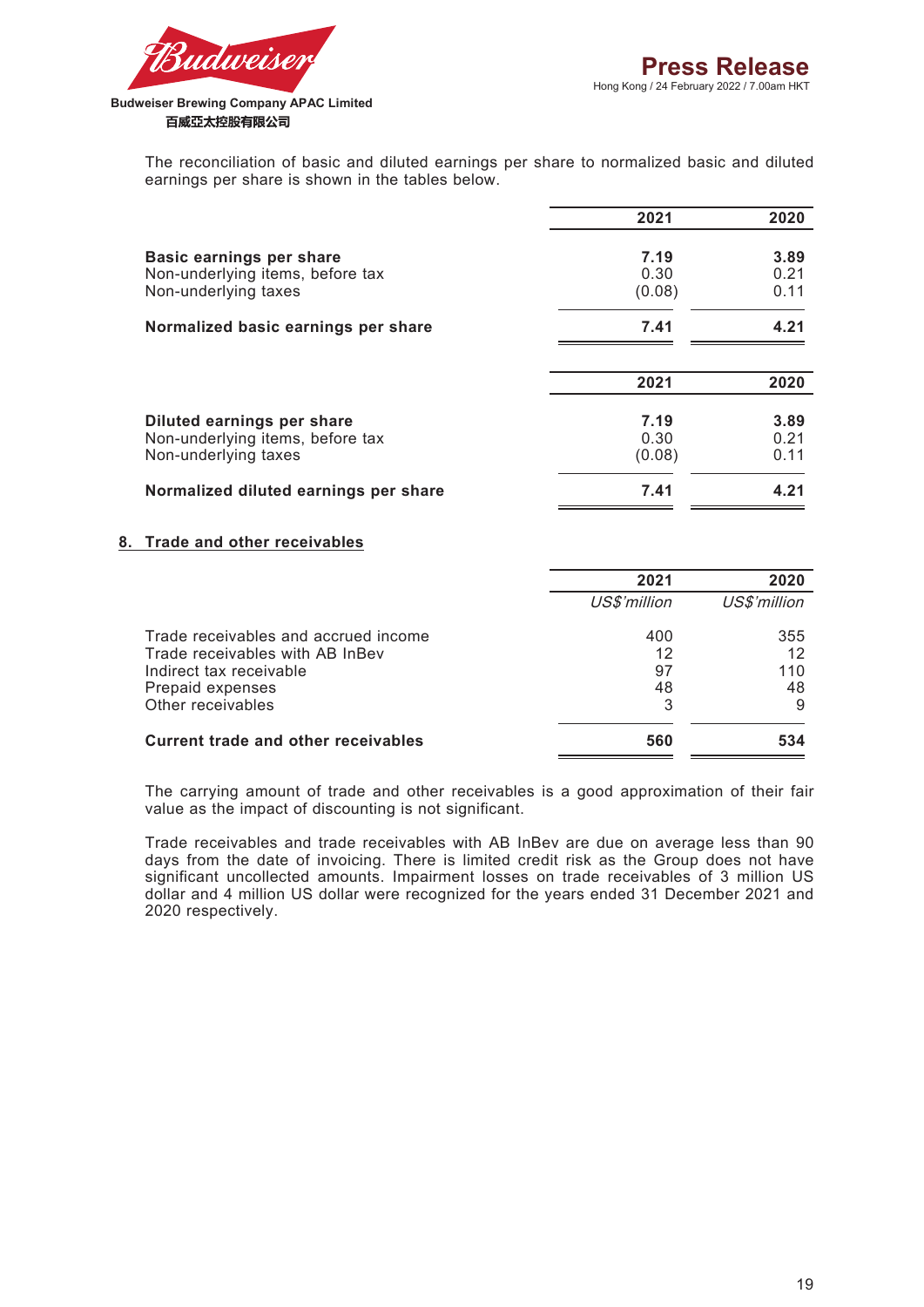

As of 31 December 2021 and 31 December 2020, the aging analysis of current trade receivables and accrued income and trade receivables with AB InBev, based on due date, is as follows:

|                                                                                                       | 2021         | 2020         |
|-------------------------------------------------------------------------------------------------------|--------------|--------------|
|                                                                                                       | US\$'million | US\$'million |
| Not past due                                                                                          | 392          | 333          |
| Past due as of reporting date:                                                                        |              |              |
| Less than 30 days                                                                                     | 12           | 22           |
| Between 30 and 59 days                                                                                | 2            | 3            |
| Between 60 and 89 days                                                                                |              | 4            |
| More than 90 days                                                                                     | 5            | 5            |
| Net carrying amount of trade receivables<br>and accrued income and trade receivables<br>with AB InBev | 412          | 367          |

#### **9. Trade and other payables, payables with AB InBev, consigned packaging and contract liabilities**

|                                                       | 2021         | 2020         |  |
|-------------------------------------------------------|--------------|--------------|--|
|                                                       | US\$'million | US\$'million |  |
| Trade payables and accrued expenses                   | 2,082        | 1,970        |  |
| Payroll and social security payables                  | 122          | 109          |  |
| Indirect taxes payable                                | 367          | 324          |  |
| Contingent and deferred consideration on acquisitions |              | 114          |  |
| Other payables                                        | 186          | 138          |  |
| <b>Current trade and other payables</b>               | 2,764        | 2,655        |  |
|                                                       | 2021         | 2020         |  |
|                                                       | US\$'million | US\$'million |  |
| <b>Payables with AB InBev</b>                         | 74           | 142          |  |

The Group pays the outstanding balances to the creditors according to the credit terms. Trade payables and payables to AB InBev are on average due within 120 days from the invoice date. As of 31 December 2021 and 31 December 2020 trade payables and payables to AB InBev were 2,156 million US dollar and 2,112 million US dollar respectively.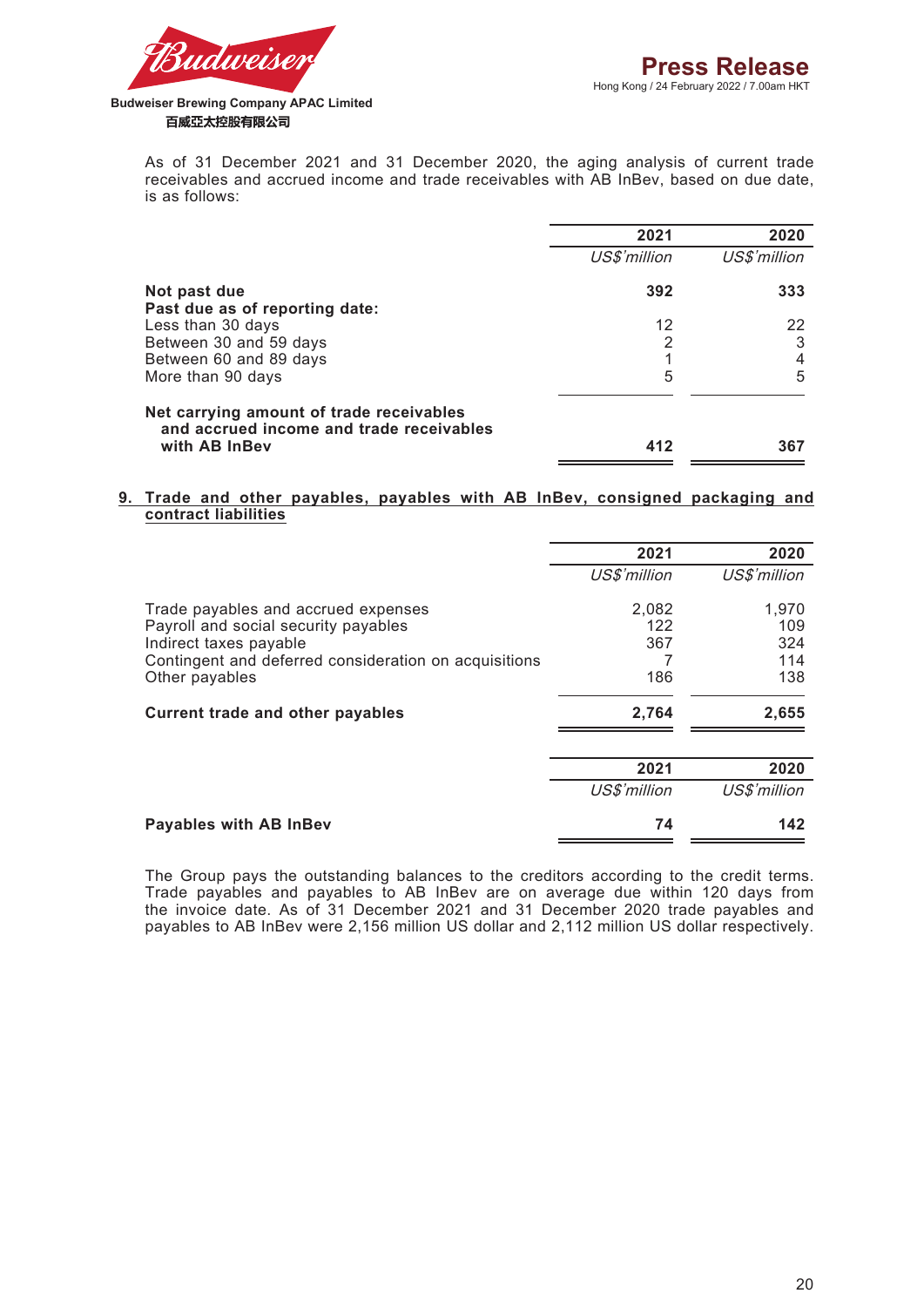

As of 31 December 2021 and 31 December 2020, the aging analysis of current trade payables and accrued expenses and payables with AB InBev, based on due date, is as follows:

| 2021         | 2020                 |
|--------------|----------------------|
| US\$'million | US\$'million         |
| 2,027        | 1,963                |
| 67           | 70                   |
| 21           | 8                    |
| 41           | 71                   |
| 2,156        | 2,112                |
|              | 2020                 |
|              |                      |
|              | US\$'million         |
| 377          | 356                  |
| 1,118        | 1,093                |
| 1,495        | 1,449                |
|              | 2021<br>US\$'million |

Consigned packaging represents deposits paid by the Group's customers for use of the Group's returnable packaging which are assets controlled by the Group.

The majority of the contract liabilities balance at the beginning of the period was recognized as revenue for the year ended 31 December 2020 or has been recognized as revenue during the year ended 31 December 2021.

#### **10. Dividends**

On 23 February 2022, a dividend of 3.02 cents US dollar per share or approximately 400 million US dollar was recommended by the Board. This represents 41% of the normalized profit attributable to equity holders of Bud APAC for the year ended 31 December 2021. The proposed dividend is subject to the approval of the Shareholders at the forthcoming AGM of the Company. The dividend payable will be recognized in the consolidated financial statements on the date that the dividend is declared.

On 24 February 2021, a dividend of 2.83 cents US dollar per share or approximately 374 million US dollar, which represented 67% of the normalized profit attributable to equity holder of Bud APAC for the year ended 31 December 2020, was recommended by the Board and approved by the shareholders at the AGM of the Company on 30 April 2021. This final dividend was paid on 23 June 2021.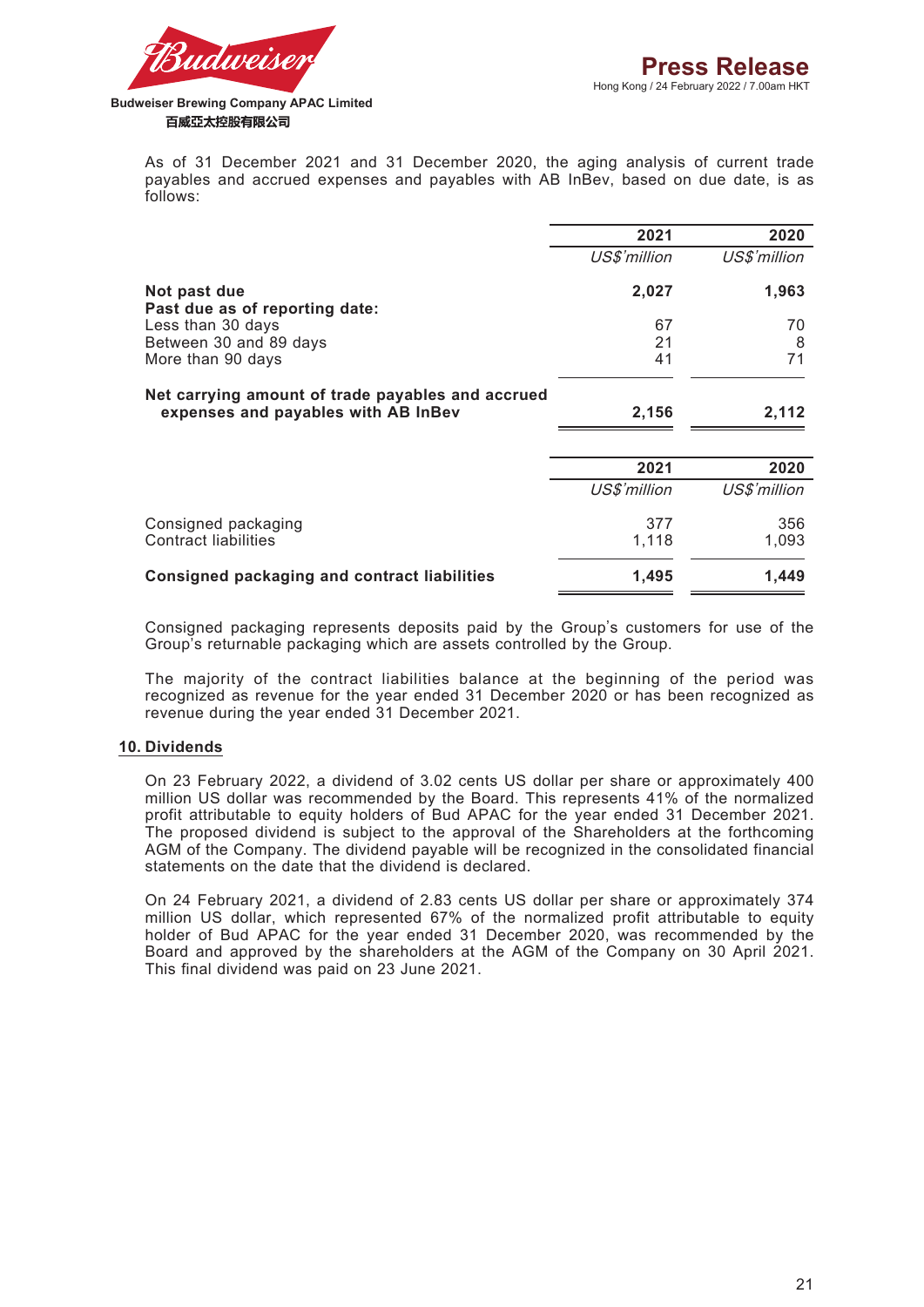

**CORPORATE GOVERNANCE**

The Company is committed to achieving high standards of corporate governance with a view to safeguarding the interests of our shareholders. The Company has complied with the Code Provisions of the Corporate Governance Code contained in Appendix 14 to the Listing Rules during the year ended on 31 December 2021, save for code provision C.2.1 which provides that the roles of chair and chief executive should be separate and should not be performed by the same individual, as disclosed in further detail in the Corporate Governance Report in the Company's 2020 Annual Report.

# **PURCHASE, SALES OR REDEMPTION OF LISTED SECURITIES**

For the year ended 31 December 2021, neither the Company nor its subsidiaries purchased, sold or redeemed any of the Company's listed securities.

## **FURTHER INFORMATION**

To facilitate the understanding of Bud APAC's underlying performance, the analyses of growth, including all comments in this press release, unless otherwise indicated, are based on organic growth and normalized numbers. In other words, financials are analyzed eliminating the impact of changes in currencies on translation of foreign operations, and scope changes. Scope changes represent the impact of acquisitions and divestitures, the start or termination of activities or the transfer of activities between segments, curtailment gains and losses and year over year changes in accounting estimates and other assumptions that management does not consider as part of the underlying performance of the business.

Whenever presented in this document, all performance measures (EBITDA, EBIT, profit, tax rate, EPS) are presented on a "normalized" basis, which means they are presented before non-underlying items, unless otherwise indicated. Non-underlying items are either income or expenses which do not occur regularly as part of the normal activities of Bud APAC. They are presented separately because they are important for the understanding of the underlying sustainable performance of Bud APAC due to their size or nature. Normalized measures are additional measures used by management and should not replace the measures determined in accordance with IFRS as an indicator of Bud APAC's performance.

In particular, normalized EBITDA, normalized EBIT and normalized effective tax rate are not accounting measures under IFRS accounting. Normalized EBITDA and normalized EBIT should not be considered as an alternative to profit attributable to equity holders as a measure of operational performance, or an alternative to cash flow as a measure of liquidity. Normalized effective tax rate should not be considered as an alternative to the effective tax rate. Normalized EBITDA, normalized EBIT and normalized effective tax rate do not have a standard calculation method and the Group's definition may not be comparable to that of other companies. Following a report on European Union (EU) issuers' use of Alternative Performance Measures (i.e. non-IFRS measures, or "APMs"), issued by the European Securities and Markets Authority (ESMA) in December 2019, Anheuser-Busch InBev SA/NV, the parent company of Bud APAC, relabeled effective with the results announcement of the first quarter of 2021 in its disclosures "non-recurring" items to "non-underlying" items. Bud APAC considers that by aligning the disclosures it enables the users of the information better comparability within the ABI Group of companies. Therefore, Bud APAC has relabeled effective with the results announcement of the third quarter of 2021 in its disclosures "non-recurring" items to "non-underlying" items. The scopes of "nonunderlying" items and of "non-recurring" items, in each case as applied by Bud APAC, are the same.

Values in the figures and annexes may not add up, due to rounding.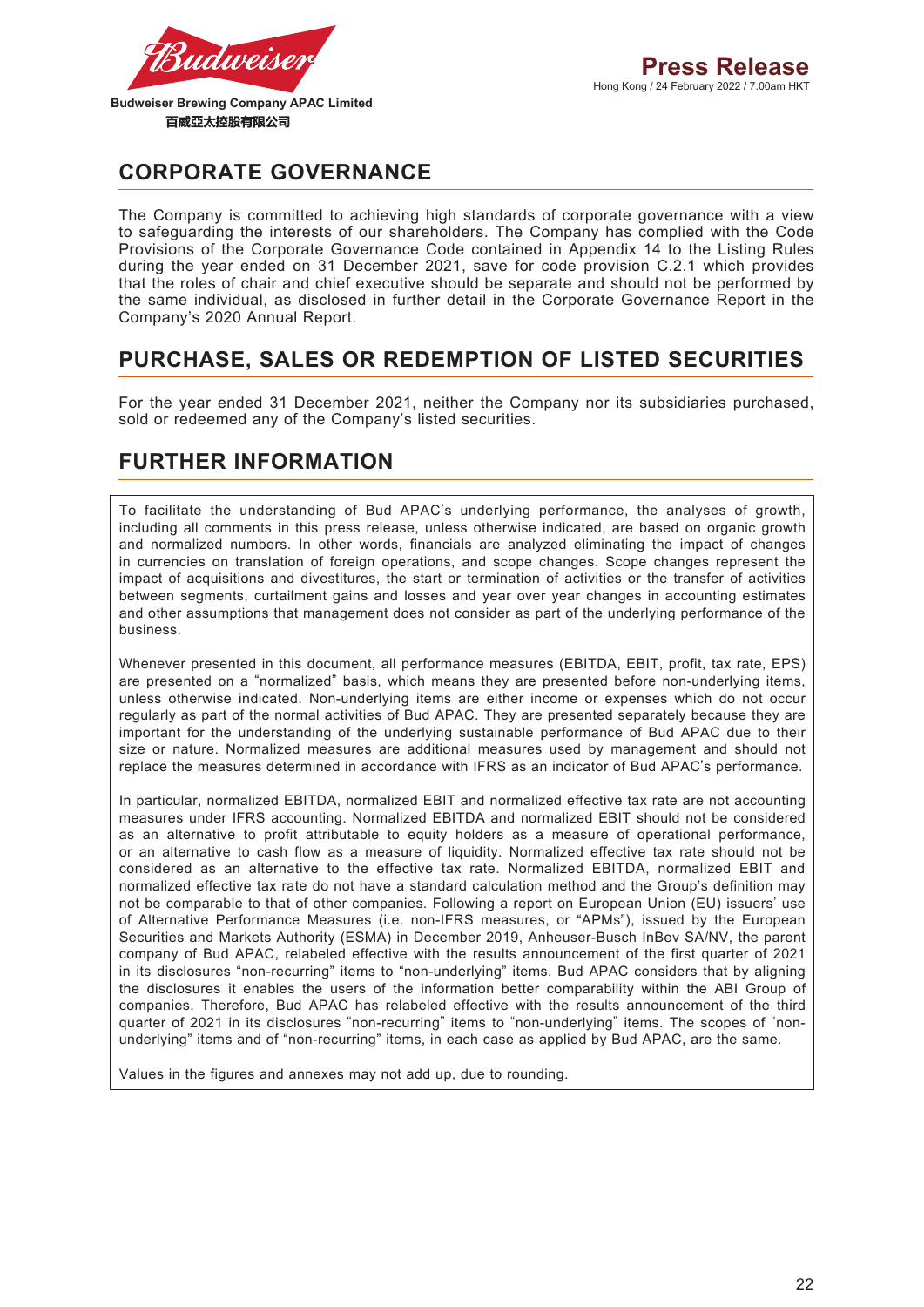

#### **Legal disclaimer**

This release contains "forward-looking statements". These statements are based on the current expectations and views of future events and developments of the management of Bud APAC and are naturally subject to uncertainty and changes in circumstances. Forward-looking statements include statements typically containing words or phrases such as "will likely result", "are expected to", "will continue", "is anticipated", "anticipate", "estimate", "project", "may", "might", "could", "believe", "expect", "plan", "potential", "we aim", "our goal", "our vision", "we intend" or similar expressions that are forwardlooking statements. All statements other than statements of historical facts are forward-looking statements. You should not place undue reliance on these forward-looking statements, which reflect the current views of the management of Bud APAC, are subject to numerous risks and uncertainties about Bud APAC and are dependent on many factors, some of which are outside of Bud APAC's control. There are important factors, risks and uncertainties that could cause actual outcomes and results to be materially different, including but not limited to, the effects of the COVID pandemic and uncertainties about its impact and duration and the risks and uncertainties relating to Bud APAC as described in the prospectus of Bud APAC dated 18 September 2019, 2020 Annual Report and other documents that Bud APAC has made public. Other unknown or unpredictable factors could cause actual results to differ materially from those in the forward-looking statements.

The forward-looking statements should be read in conjunction with the other cautionary statements that are included elsewhere, including Bud APAC's prospectus dated 18 September 2019, 2020 Annual Report and any other documents that Bud APAC has made public. Any forward-looking statements made in this communication are qualified in their entirety by these cautionary statements and there can be no assurance that the actual results or developments anticipated by Bud APAC will be realized or, even if substantially realized, that they will have the expected consequences to, or effects on, Bud APAC or its business or operations. Except as required by law, Bud APAC undertakes no obligation to publicly update or revise any forward-looking statements, whether as a result of new information, future events or developments or otherwise.

The 4Q20 and 4Q21 financial data set out in Annex 1 of this press release and the calculation of organic growth figures set out in Annex 2 of this press release are unaudited and prepared based on the Group's internal records and management accounts and have not been reviewed or audited by independent auditors. Shareholders and potential investors are advised not to place undue reliance on the unaudited results.

The FY21 financial data set out in this press release have been extracted from the Group's audited consolidated financial statements for the year ended 31 December 2021, which have been audited by our auditors, PricewaterhouseCoopers in accordance with International Financial Reporting Standards (IFRS) issued by the International Accounting Standards Board and the IFRS Interpretations Committee interpretations and resulted in an unqualified audit opinion.

Certain information set out in the section headed "Environmental, Social and Governance (ESG)" in this document remain subject to independent external assurance. Please refer to the 2021 Environmental, Social and Governance Report to be published after the date of this announcement for further details.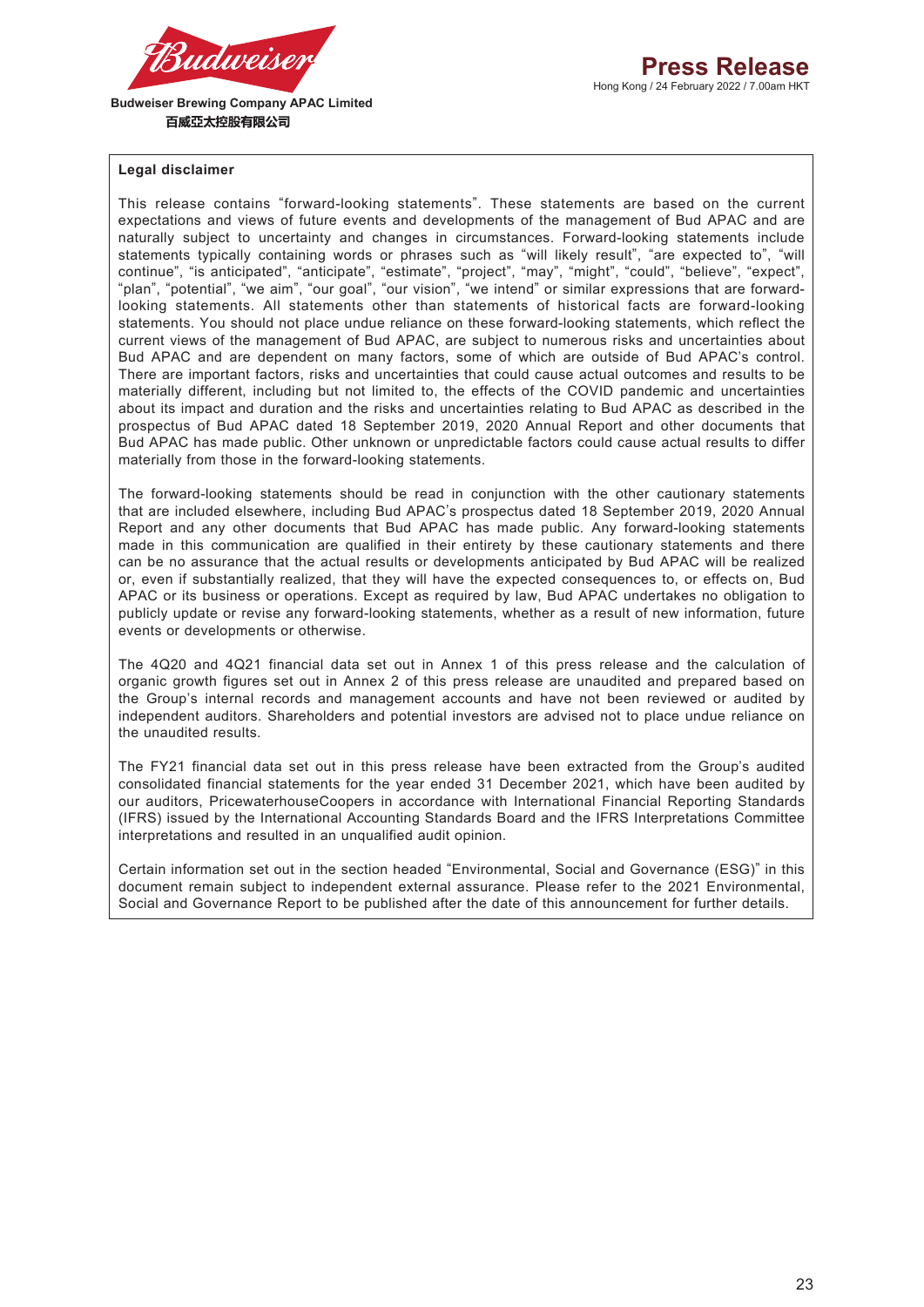

**CONFERENCE CALL**

#### **Thursday, 24 February 2022**

#### **11:30am Hong Kong**

Please refer to dial-in details on our website at http://budweiserapac.com/en/Events.html

#### **About Budweiser Brewing Company APAC Limited**

**Budweiser Brewing Company APAC Limited** is the largest beer company in Asia Pacific, with leadership positions in Premium and Super Premium beer segments. It brews, imports, markets, distributes and sells a portfolio of more than 50 beer brands, including Budweiser®, Stella Artois®, Corona®, Hoegaarden®, Cass® and Harbin®. Bud APAC has expanded beyond beer into new categories such as ready-to-drink, energy drinks and spirits in recent years. Through its local subsidiaries, Bud APAC operates in its principal markets, including China, South Korea, India and Vietnam. Headquartered in Hong Kong SAR, China, Bud APAC operates 48 breweries and employs over 26,000 colleagues across APAC.

Bud APAC is listed on the Hong Kong Stock Exchange under the stock code "1876" and is a Hang Seng Composite Index member that is incorporated under the laws of the Cayman Islands. The company is a subsidiary of Anheuser-Busch InBev, which has over 600 years of brewing heritage and an extensive global presence.

For more details, please visit our website at: http://www.budweiserapac.com.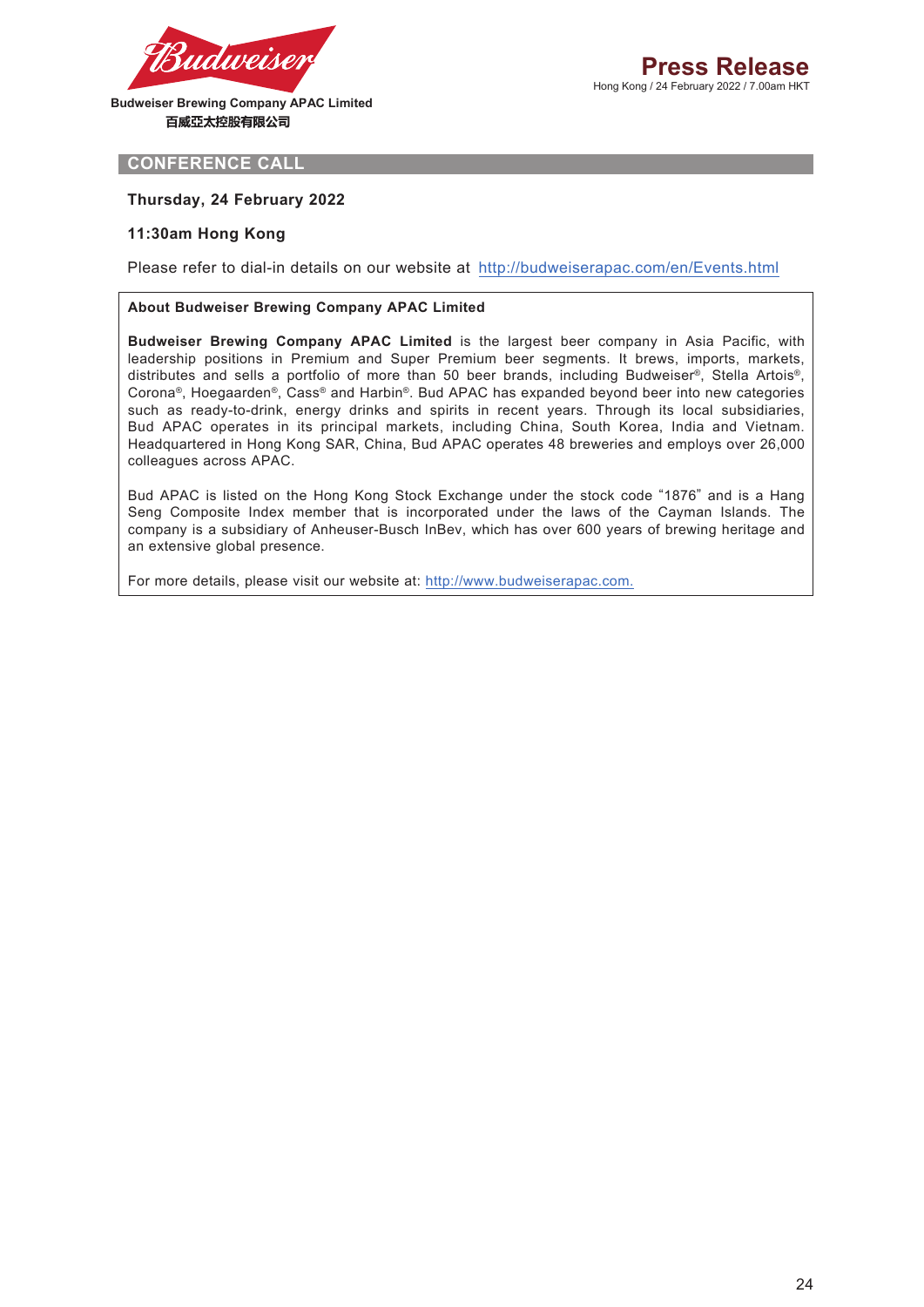

### **ANNEX 1 – UNAUDITED 4Q21 FINANCIAL INFORMATION**

The information below is prepared based on the Group's internal records and management accounts to provide additional information on our fourth quarter of 2020 (4Q20) and 2021 (4Q21) financial data. These data have not been reviewed or audited by independent auditors. Shareholders and potential investors are advised not to place undue reliance on the unaudited results.

**Consolidated performance (million USD)**

|                                                                                                       | 4Q21   | 4Q20   | Organic<br>growth |
|-------------------------------------------------------------------------------------------------------|--------|--------|-------------------|
| <b>Total volumes (thousand his)</b>                                                                   | 16,135 | 14,844 | 8.6%              |
| <b>Revenue</b>                                                                                        | 1.429  | 1.190  | 17.1%             |
| Gross profit                                                                                          | 742    | 586    | 23.6%             |
| Gross margin                                                                                          | 51.9%  | 49.2%  | $275$ bps         |
| <b>Normalized EBITDA</b>                                                                              | 361    | 283    | 29.8%             |
| Normalized EBITDA margin                                                                              | 25.3%  | 23.8%  | $250$ bps         |
| <b>Normalized EBIT</b>                                                                                | 182    | 111    | 76.9%             |
| Normalized EBIT margin                                                                                | 12.7%  | 9.3%   | 446 bps           |
| Profit attributable to equity holders of Bud APAC<br>Normalized profit attributable to equity holders | 99     | 13     |                   |
| of Bud APAC                                                                                           | 108    | 15     |                   |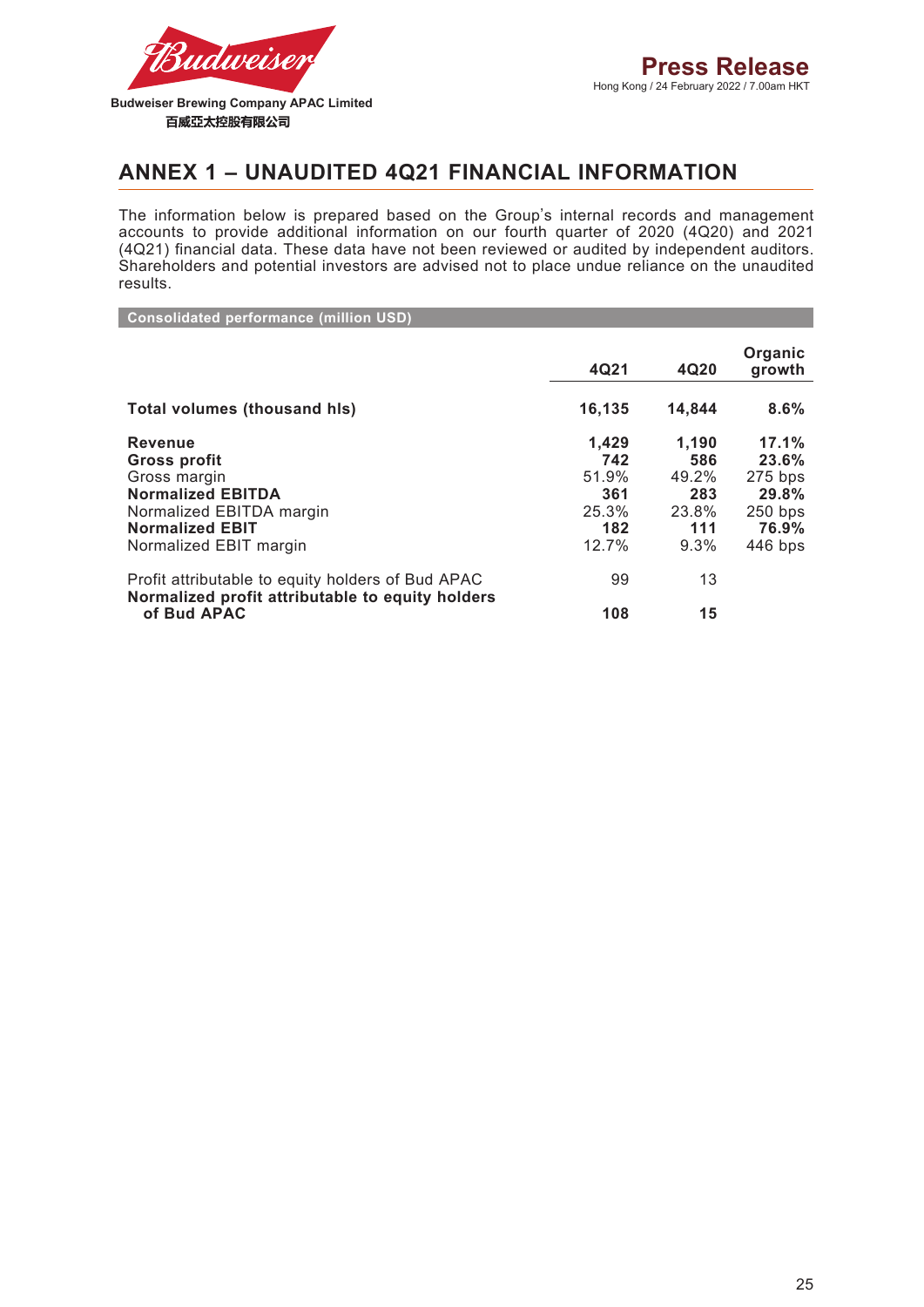

# **ANNEX 2 – UNAUDITED CALCULATION OF ORGANIC GROWTH FIGURES**

The information below is prepared based on the Group's internal records and management accounts to provide additional information on the calculation of organic growth figures included in the press release. This calculation has not been reviewed or audited by independent auditors. Shareholders and potential investors are advised not to place undue reliance on the unaudited results.

To facilitate the understanding of Bud APAC's underlying performance, the analyses of growth, including all comments in this press release, unless otherwise indicated, are based on organic growth and normalized numbers. In other words, financials are analyzed eliminating the impact of changes in currencies on translation of foreign operations, and scope changes. Scope changes represent the impact of acquisitions and divestitures, the start or termination of activities or the transfer of activities between segments, curtailment gains and losses and year over year changes in accounting estimates and other assumptions that management does not consider as part of the underlying performance of the business.

|                              |             |                | <b>Currency</b>    | Organic       |             | Organic  |
|------------------------------|-------------|----------------|--------------------|---------------|-------------|----------|
| <b>Bud APAC</b>              | <b>FY20</b> | Scope          | <b>Translation</b> | <b>Growth</b> | <b>FY21</b> | Growth   |
|                              |             |                |                    |               |             |          |
| Total volumes (thousand his) | 81,115      | 24             |                    | 6,739         | 87,878      | 8.3%     |
| <b>Revenue</b>               | 5,588       | (44)           | 418                | 826           | 6,788       | 14.9%    |
| Cost of sales                | (2,681)     | (2)            | (189)              | (259)         | (3, 131)    | $-9.7%$  |
| <b>Gross profit</b>          | 2,907       | (46)           | 229                | 567           | 3,657       | 19.8%    |
| Normalized EBIT              | 937         | (16)           | 96                 | 410           | 1,427       | 44.1%    |
| <b>Normalized EBITDA</b>     | 1,584       | (16)           | 140                | 431           | 2,139       | 27.3%    |
| Normalized EBITDA margin     | 28.3%       |                |                    |               | 31.5%       | 308 bps  |
|                              |             |                | <b>Currency</b>    | Organic       |             | Organic  |
| <b>Bud APAC</b>              | 4Q20        | <b>Scope</b>   | <b>Translation</b> | <b>Growth</b> | 4Q21        | Growth   |
| Total volumes (thousand his) | 14,844      | 7              | -                  | 1,284         | 16,135      | 8.6%     |
|                              |             |                |                    |               |             |          |
| <b>Revenue</b>               | 1,190       | $\mathbf{2}$   | 33                 | 204           | 1,429       | 17.1%    |
| Cost of sales                | (604)       |                | (18)               | (65)          | (687)       | $-10.8%$ |
| <b>Gross profit</b>          | 586         | $\overline{2}$ | 15                 | 139           | 742         | 23.6%    |
| Normalized EBIT              | 111         | (7)            | (2)                | 80            | 182         | 76.9%    |
| <b>Normalized EBITDA</b>     | 283         | (8)            | 4                  | 82            | 361         | 29.8%    |
| Normalized EBITDA margin     |             |                |                    |               |             |          |